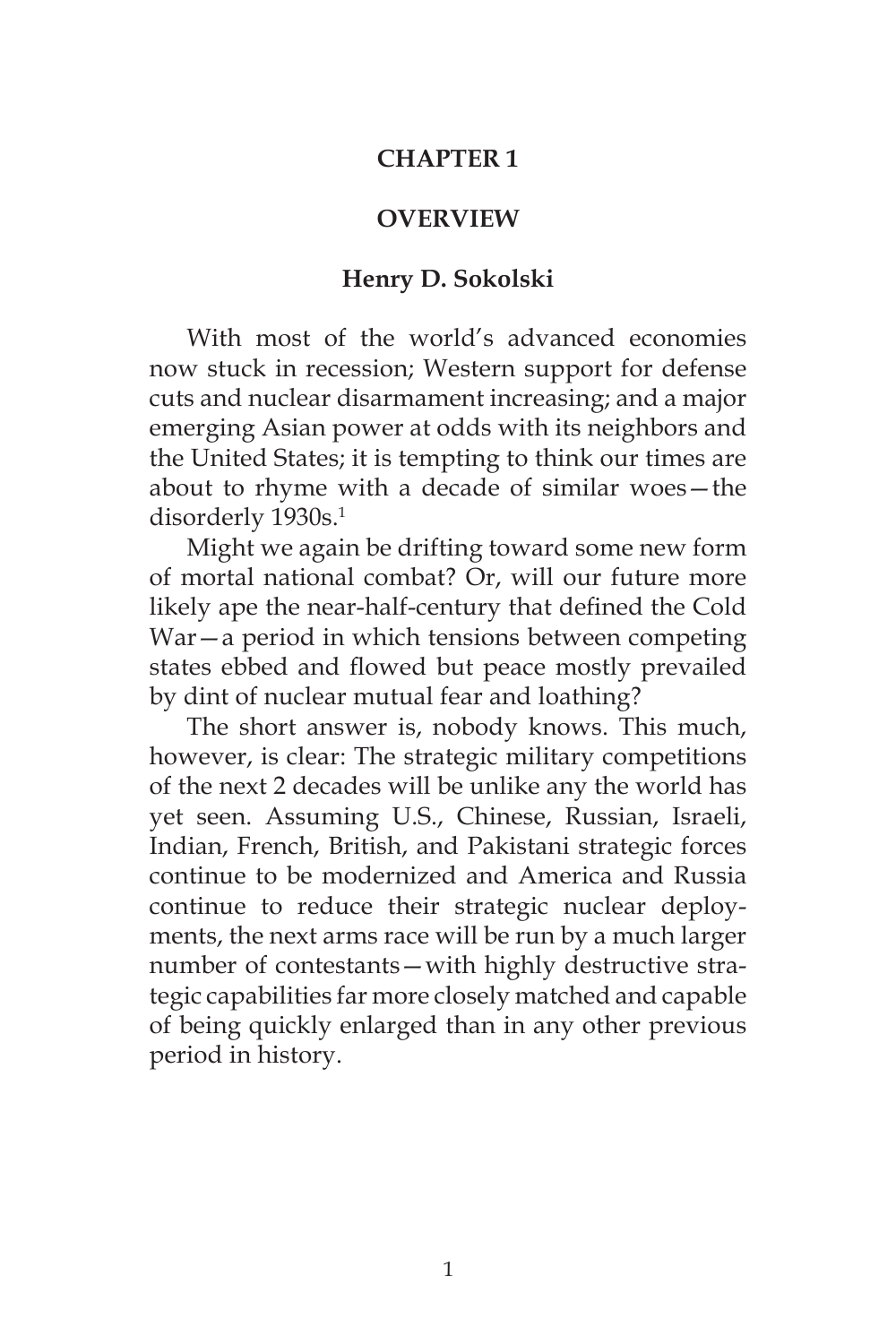### **LOOKING BACKWARD**

To grasp the dimensions of this brave new world, one need only compare how capable states were of destroying strategic targets instantaneously a halfcentury ago, with what damage they could inflict today. In 1961, Washington and Moscow engaged in the last and most significant Cold War confrontation over the status of Berlin. At the time, the United States had over 24,000 operationally deployed nuclear weapons. Russia had nearly 2,500. The other nuclear powers—Great Britain and France—had an aggregate of no more than 50 (with France lacking any deployed nuclear weapons).<sup>2</sup> The difference in nuclear weapons deployment numbers between the top and bottom nuclear powers—a figure equal to at least three orders of magnitude—was massive. America, moreover, was clearly dominant.

In contrast, today, the United States has no more than 1,980 deployed nuclear weapons, and Russia has between 4,537 and 6,537.3 India, Pakistan, the United Kingdom (UK), France, and Israel have 1 to 400 each, and China may have anywhere from between 200 to more than 1,000.4 Putting aside North Korea's nascent nuclear force (cf. France's force of 1961), the difference in the numbers of nuclear deployments between the top and bottom nuclear powers, then, has fallen at least two full orders of magnitude and is projected to decline even further. (See Figure 1-1.)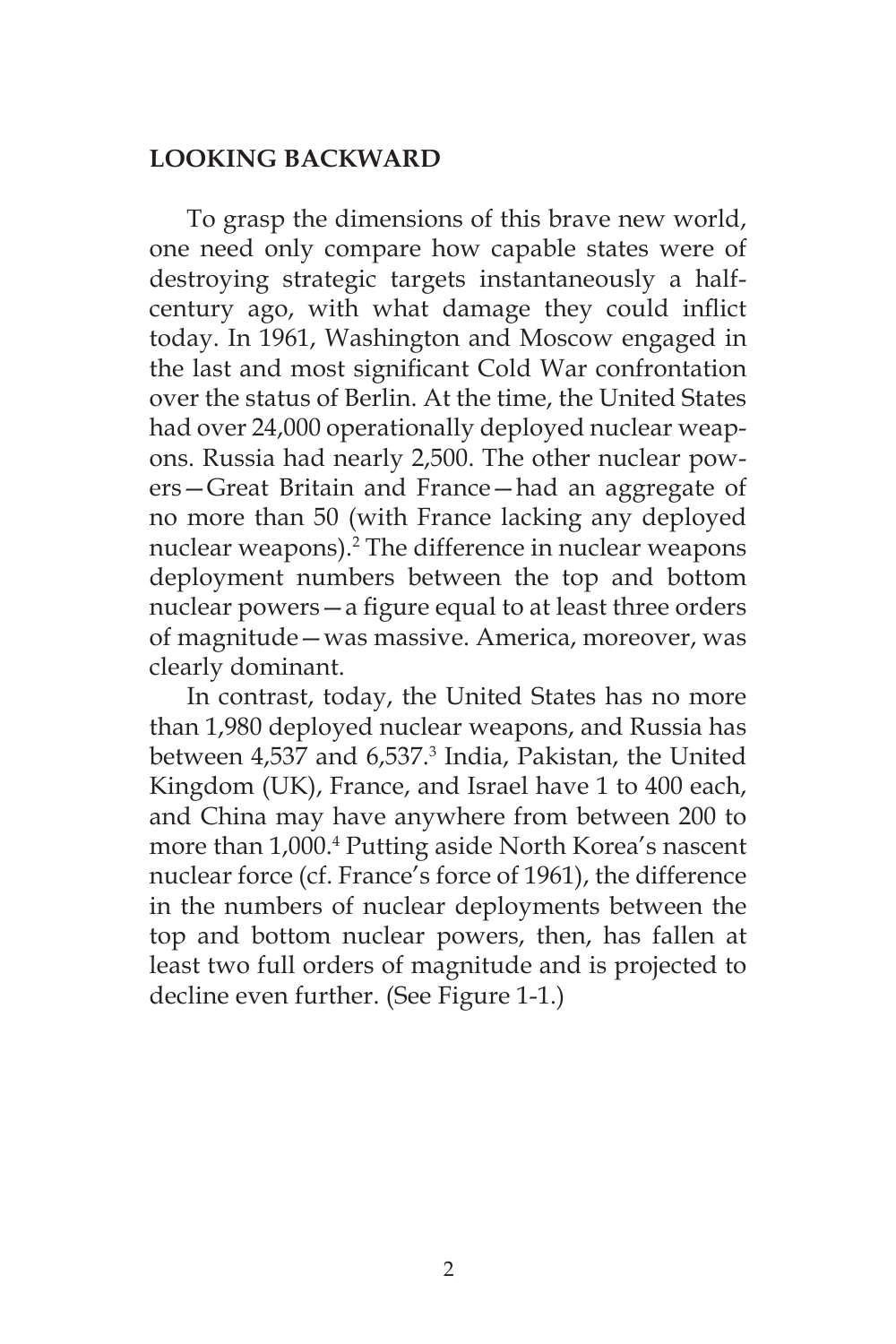

# **Figure 1-1. From U.S. Strategic Dominance to a Compressed Nuclear Crowd.5**

As tight as the nuclear deployments between the world's nuclear-armed states has become, the potential for this nuclear balance to shift quickly and dramatically is far greater still than was the case a halfcentury ago. In 1961, the United States, Russia, the UK, and France had militarized nearly all of the nuclear weapons materials they had—they held little or nothing back in reserve. Nor could any of them militarize civilian stockpiles of separated plutonium or highly enriched uranium, as none were then available.

Today, matters are quite different (see Figures 1-2 and 1-3). First, the United States and Russia alone could reconfigure reserve fissile materials and start redeploying over tens of thousands of additional nuclear weapons that they have in reserve. Second, officials in Japan have publicly allowed that they have the technical capacity to militarize nearly 2,500 bombs' worth of "civilian" plutonium they have stored domestically.<sup>6</sup>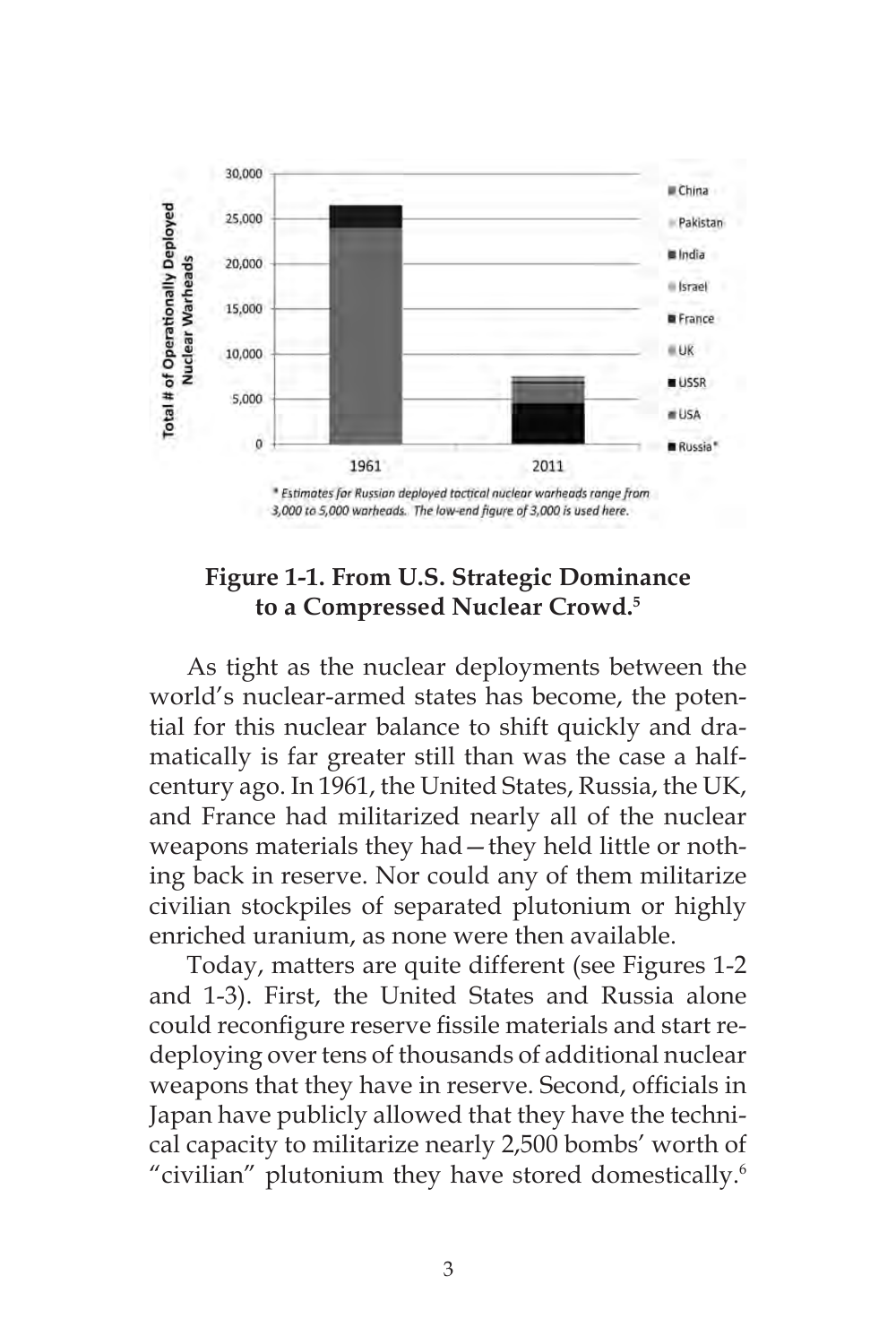India, meanwhile, has roughly 1,300 bombs' worth of separated reactor-grade plutonium on tap, is planning on expanding its capacity to produce more of this material significantly over the next 3 to 10 years, and has claimed to have tested a nuclear device using this material.7 Third, China has tons of nuclear material that it either could or already has militarized and is still planning on building a "civilian" plutonium reprocessing plant adjacent to one of its major military nuclear production plants that could produce as many as 1,000 bombs' worth of plutonium annually.<sup>8</sup> Also, not only these states, but Pakistan, Germany, the Netherlands, Brazil, Iran, Argentina, and North Korea, either make or plan to produce such nuclear fuels soon, while several other states have indicated a desire to do likewise.



Source: International Panel on Fissile Materials, *Global Fissile Material Report 2011*, p. 17, available from *fissilematerials.org/ publications/2012/01/global\_fissile\_material\_report.html*.

### **Figure 1-2. National Stockpiles of Separated Plutonium, 2011.**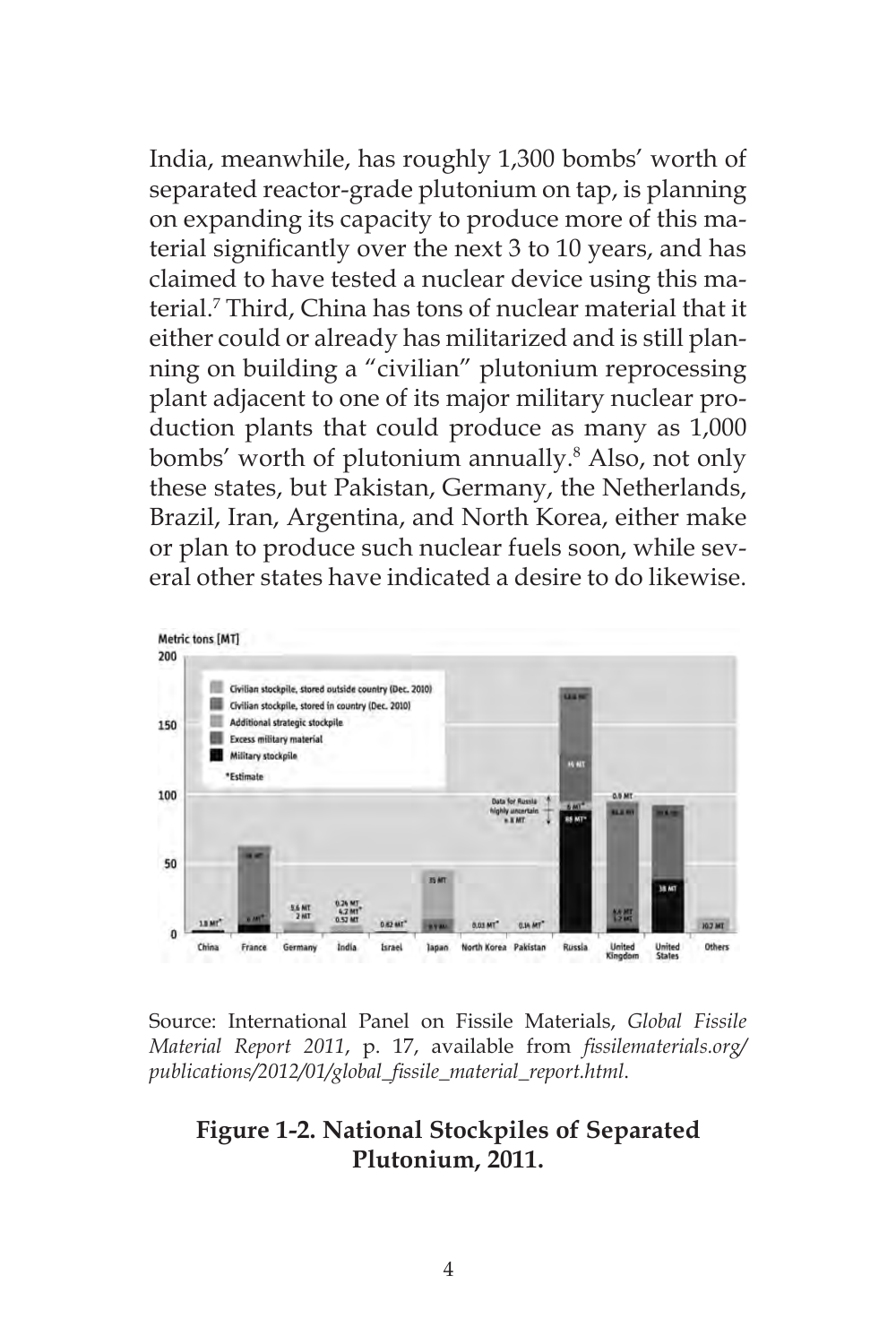

Source: International Panel on Fissile Materials, *Global Fissile Material Report 2011,* p. 9, available from *fissilematerials.org/ publications/2012/01/global\_fissile\_material\_report.html*.

## **Figure 1-3. National Stockpiles of Highly Enriched Uranium, 2011.**

Then, there is the matter of missile delivery. In l961, only the United States and the Soviet Union had missiles capable of delivering a Hiroshima-sized bomb. Today, 27 states do.<sup>9</sup> To be sure, many of these states only have theater-range missiles. But most of these states are in hotspots like the Middle East, where such missiles are sufficient to target several neighbors. Meanwhile, the rest of the world's nuclear-capable missile states are able to target this same region with intercontinental or medium-range systems.

Finally, the total number of nuclear-armed states has increased. A half-century ago, only the United States, Russia, the UK, and France had nuclear weapons, and an overwhelming numbers of these weapons were in the hand of the United States (see Figure 1-4).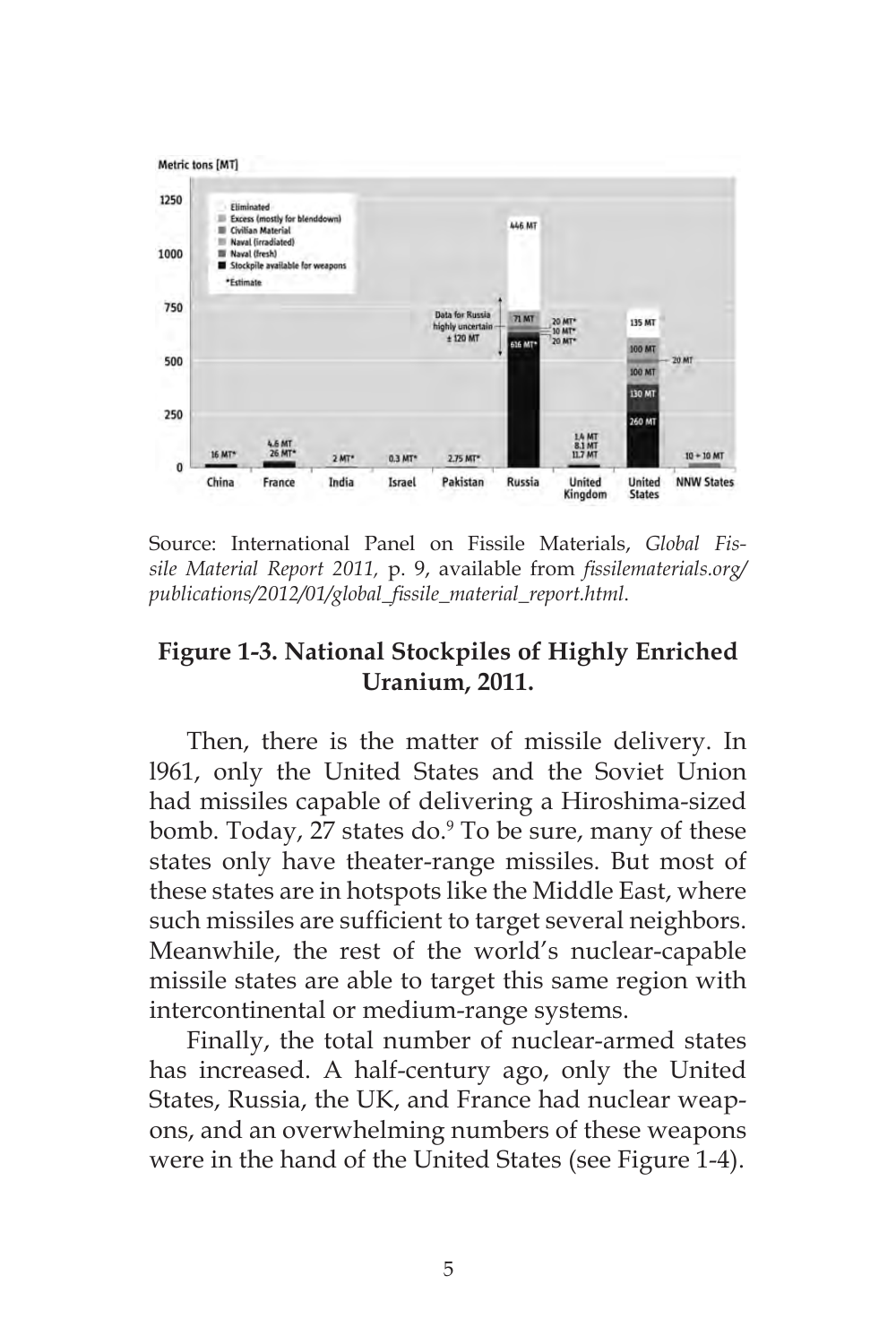

6 Possible Strategic Relationships

### **Figure 1-4. Four Nuclear Weapons States in 1961.**

Now, there are nine nuclear-armed states. Two of these states—the UK and France—are within the North Atlantic Treaty Organization (NATO) and coordinate their nuclear plans closely. North Korea, meanwhile, is a state that the major powers hope will only be nuclear armed for a temporary period, i.e., that it will give up its few nuclear arms in ongoing negotiations. In this world, the United States likes to think that most of the currently nuclear-armed states are allies or strategic partners of the United States (see Figure 1-5). This world, however, may not last long. Certainly, Tehran is waiting in the wings, and Turkey, Saudi Arabia, Algeria, South Korea, Syria, and Japan are all poised as possible mid-term nuclear-weapons-options states. Unlike France, China, Russia, and the UK, though, these Post-Cold War nuclear-weapons aspirants may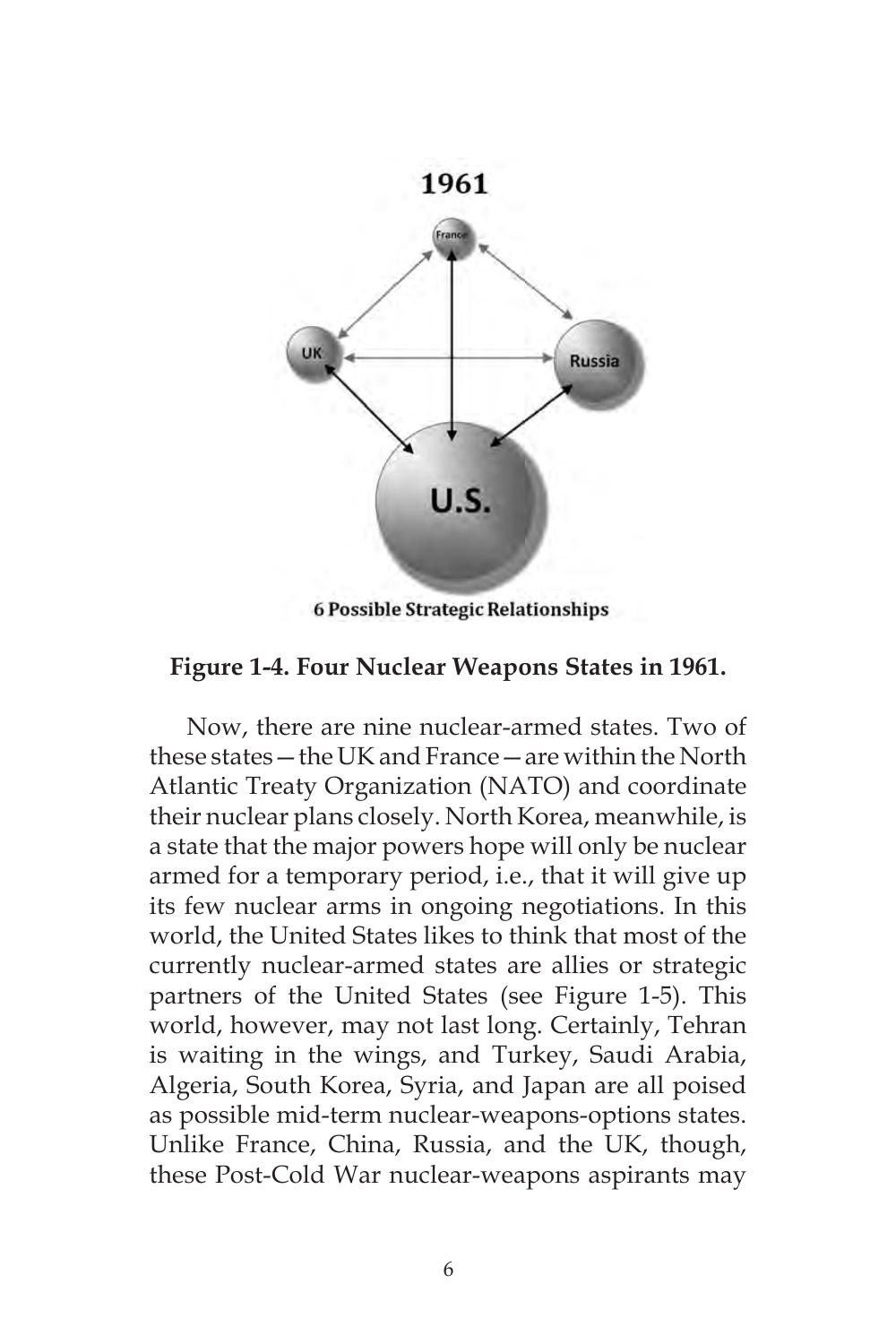not afford the world the courtesy of testing before deploying their first bomb. Instead, initially, they are likely to develop "peaceful" nuclear energy programs, as Iran, India, Iraq, and North Korea did, and then move toward nuclear weapons only when they conclude it is useful to do so. Whether or not "safety" and nuclear stability in this new world will be "the sturdy child of [mutual] terror" (Churchill's description of Cold War stability), remains to be seen. Certainly, the stool of nuclear deterrence will have many more legs that could give way in many more surprising ways than were possible a half century ago. (See Figure 1-6.)



(6 of the most important with the U.S.)

**Figure 1-5. Nuclear Weapons States Today.**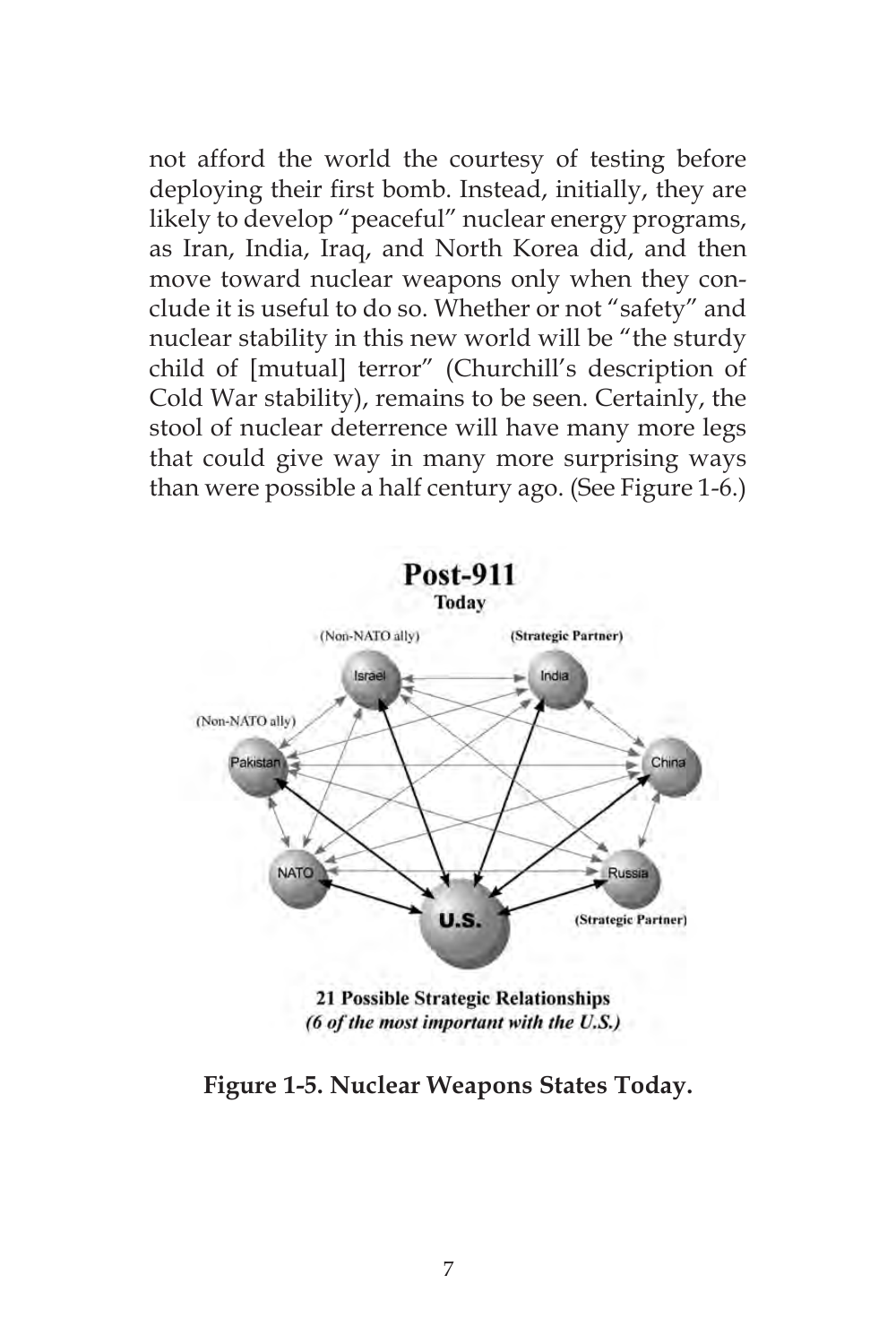#### **Possible Proliferated Future**





#### **WHY WORRY**

An increasingly fashionable rejoinder to such broodings is to maintain an optimistic brand of nuclear realism. Any intelligent state, it can be argued, knows that using nuclear weapons is militarily self-defeating and that these weapons' only legitimate mission is to deter military threats. Fretting about nuclear use and nuclear proliferation (vertical or horizontal), as such, is mistaken or overwrought.<sup>10</sup>

But is it? Can states deter military threats with nuclear weapons if their actual use is self-defeating? Which states, if any, actually believe they are militari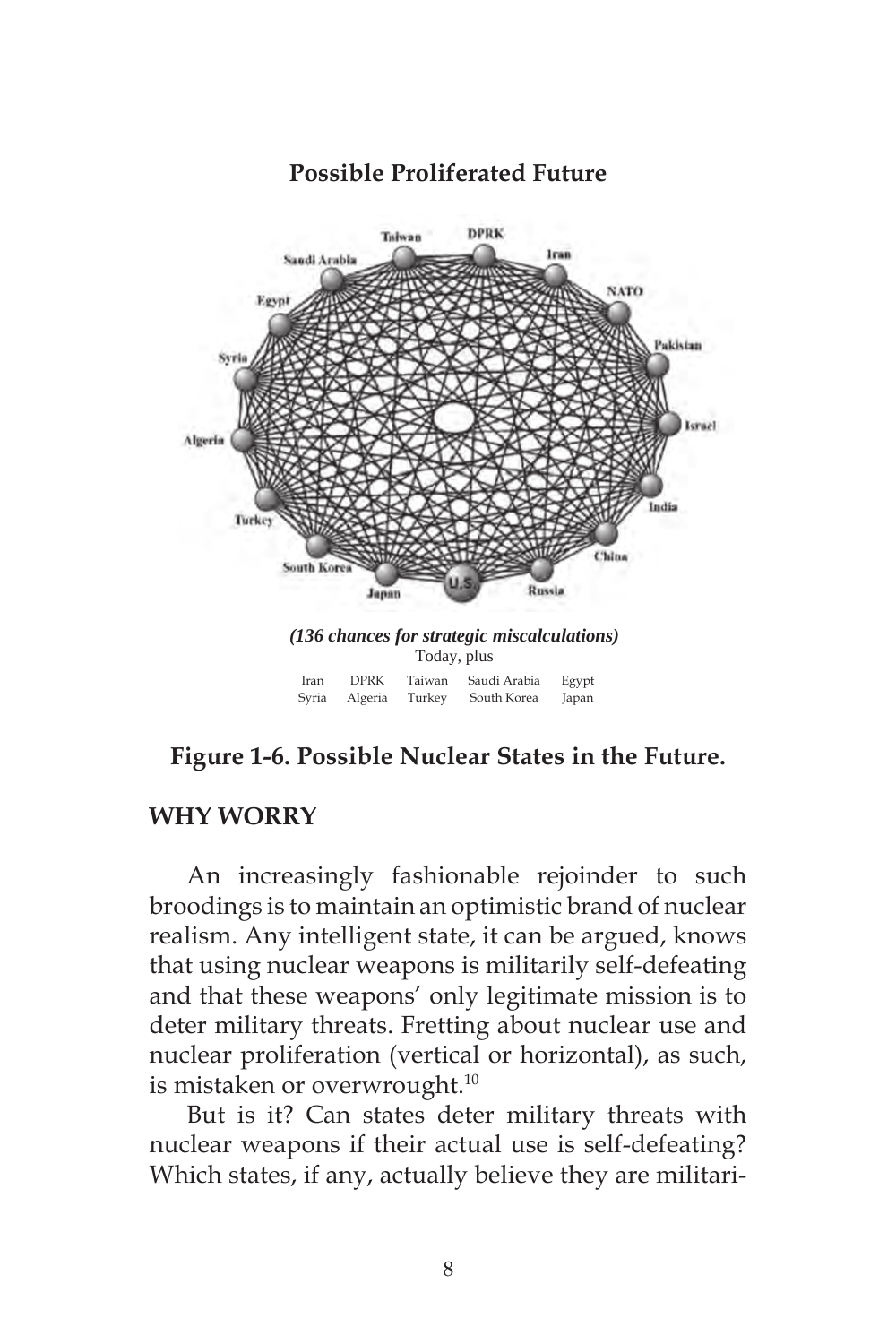ly useless? The Russians and Pakistanis clearly do not. Just the opposite: They have gone out of their way to develop battlefield nuclear weapons and plan to use them first to defeat opposing advanced conventional forces. As for the United States, France, and the UK, all have studiously and repeatedly refused to renounce first use. Israel, meanwhile, insists that while it will not be first to introduce nuclear weapons in the Middle East, it also will not be second. This leaves North Korea—a wild card—and India and China, whose declared no first-use policies are anything but clear-cut policy propositions.

But are not the days of strategic mortal combat—of all-out industrial wars, nuclear or non-nuclear—behind us? Certainly, with the events surrounding September 11, 2001 (9/11), this view has gained the backing of an increasing number of U.S. and allied military analysts and pundits.<sup>11</sup> Reflecting this outlook, the United States and its European allies have turned several Cold War nuclear "survival" bunkers into private real estate opportunities or historical tourist sites.12

The problem is that at least two states have not. U.S. intelligence agencies have determined that Russia invested over \$6 billion to expand a 400 square mile underground nuclear complex at Yamantau a full decade *after* the Berlin Wall fell. American intelligence officials have also determined that this complex is burrowed deep enough to withstand a nuclear attack, and is large enough and provisioned sufficiently to house 60,000 people for months (see Figure 1-7). They believe it is one of a system of as many as 200 Russian nuclear bunkers.13 It is unclear why Russia has upgraded these Cold War underground centers.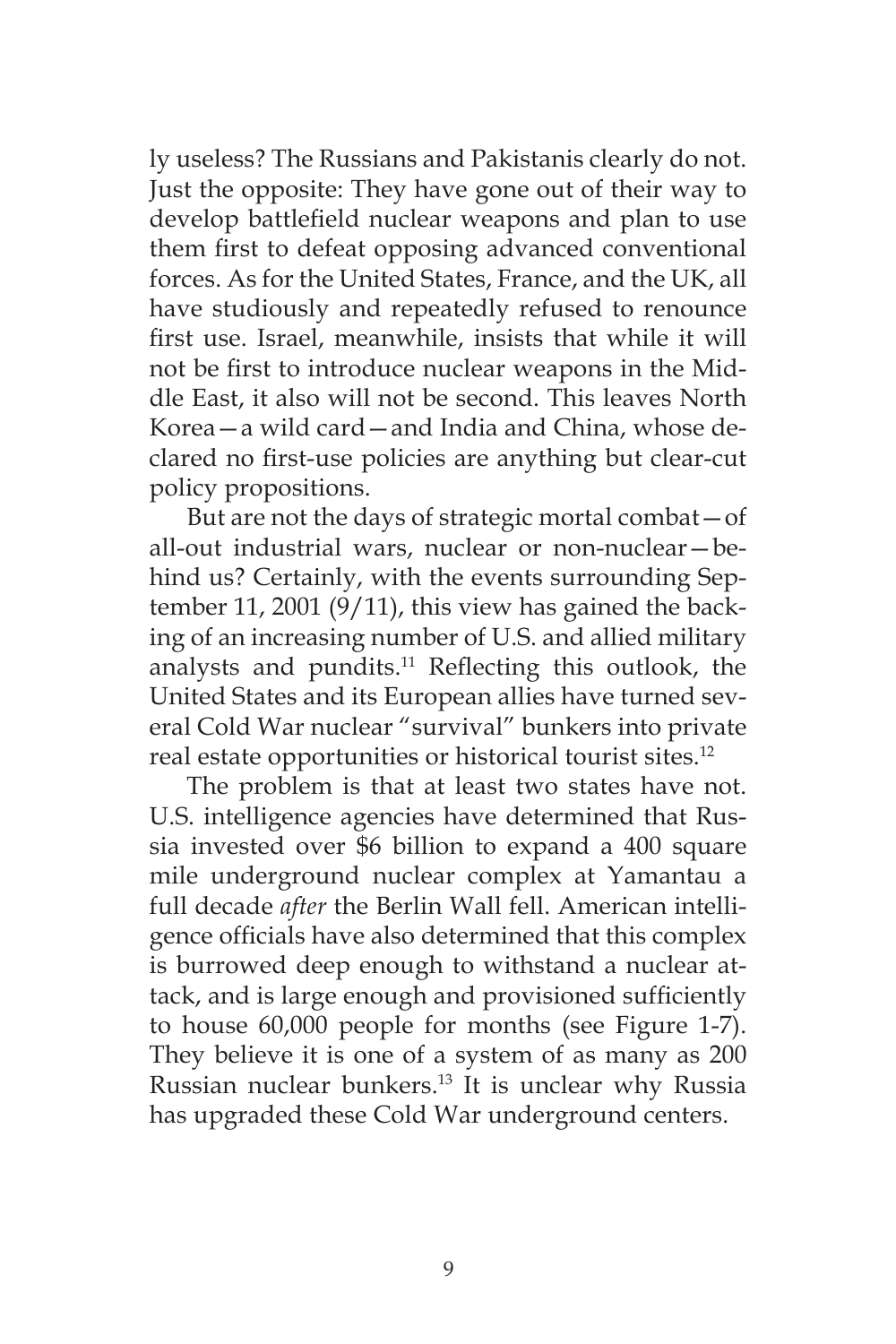

**Figure 1-7. Russian Underground Nuclear Complex at Yamantau.**

China's nuclear passive-defense activities are no less perplexing. In 2009, China's strategic missile command, the 2nd Artillery Brigade, revealed that it had completed 3,000 miles of dispersed, deep, underground tunnels for the deployment of its nuclear-capable cruise and ballistic missile forces (see Figure 1-8). China spent enormous sums to build this system and is still expanding the complex. This system appears to be designed and provisioned to house thousands of military staff during a protracted nuclear exchange.<sup>14</sup>



**Figure 1-8. Chinese Underground Tunnels.**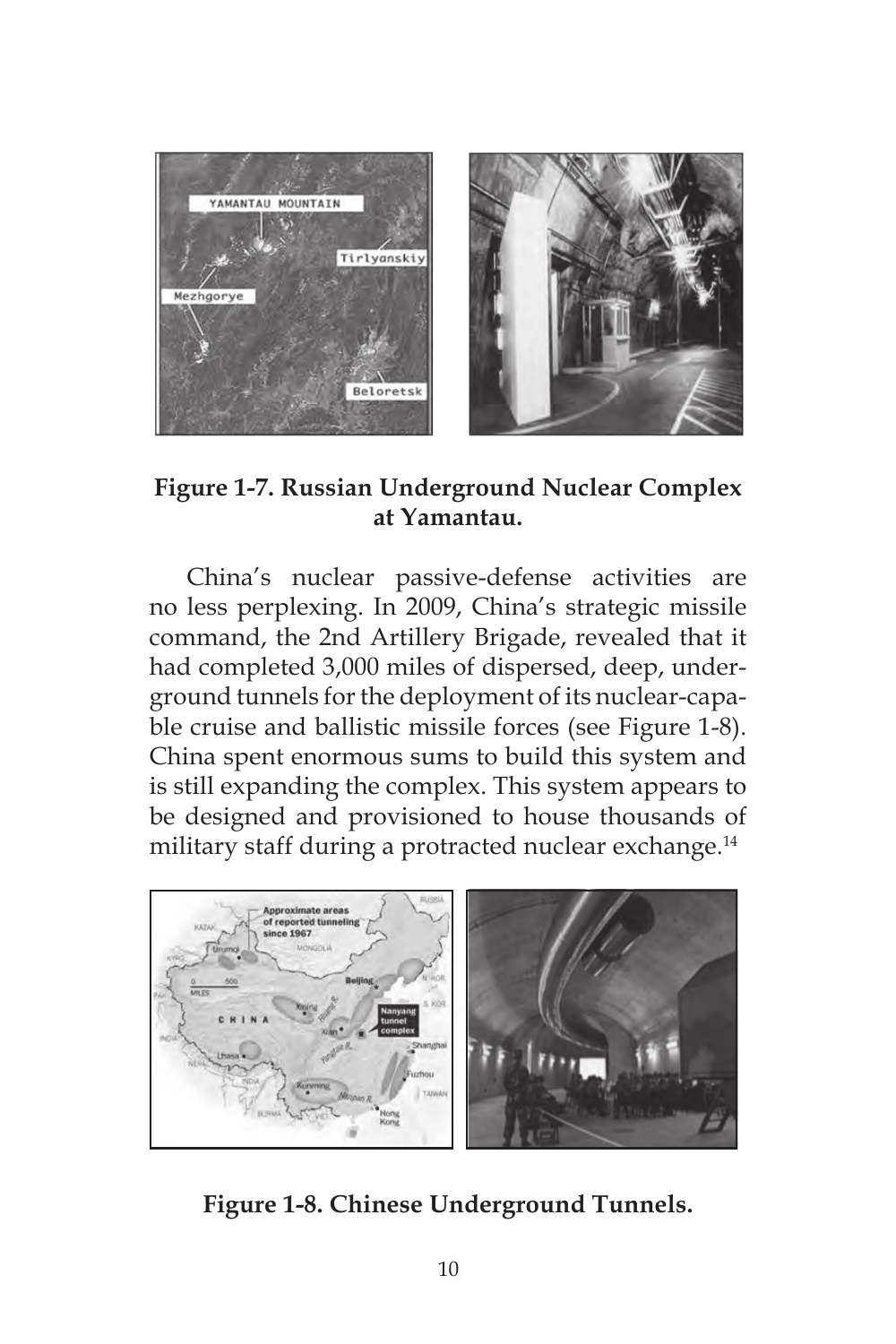North Korea also has gone to extensive lengths to protect its strategic assets. Almost all of its nuclear and long-range military systems have underground tunneled bases or host areas. U.S. intelligence agencies estimate that North Korea has in excess of 10,000 major tunnels to protect its key military and civilian assets.

### **GOING BALLISTIC**

All of this suggests that several nuclear-armed states still believe they may have to endure or engage in major wars involving nuclear arms. Fortifying this suspicion is the increasing capacity states have to deliver both nuclear and non-nuclear payloads quickly against one another. Back in l961, only the United States and Russia had nuclear-capable missile systems—i.e., cruise or ballistic missile systems capable of delivering a first-generation nuclear bomb at least 500 kilograms, 300 kilometers, or further. Now, 27 countries have perfected or acquired such systems, and no fewer than nine can launch a satellite into orbit—i.e., have what is prerequisite to develop intercontinental ballistic missiles (ICBMs) (see Figure 1-9).<sup>15</sup> In addition, the United States, China, Iran, South Korea, Israel, and key NATO states are all working on precision missiles capable of achieving major results using only conventional munitions—i.e., of knocking out large military bases and major naval surface combatants.16 More nuclear-capable missile states are likely to emerge.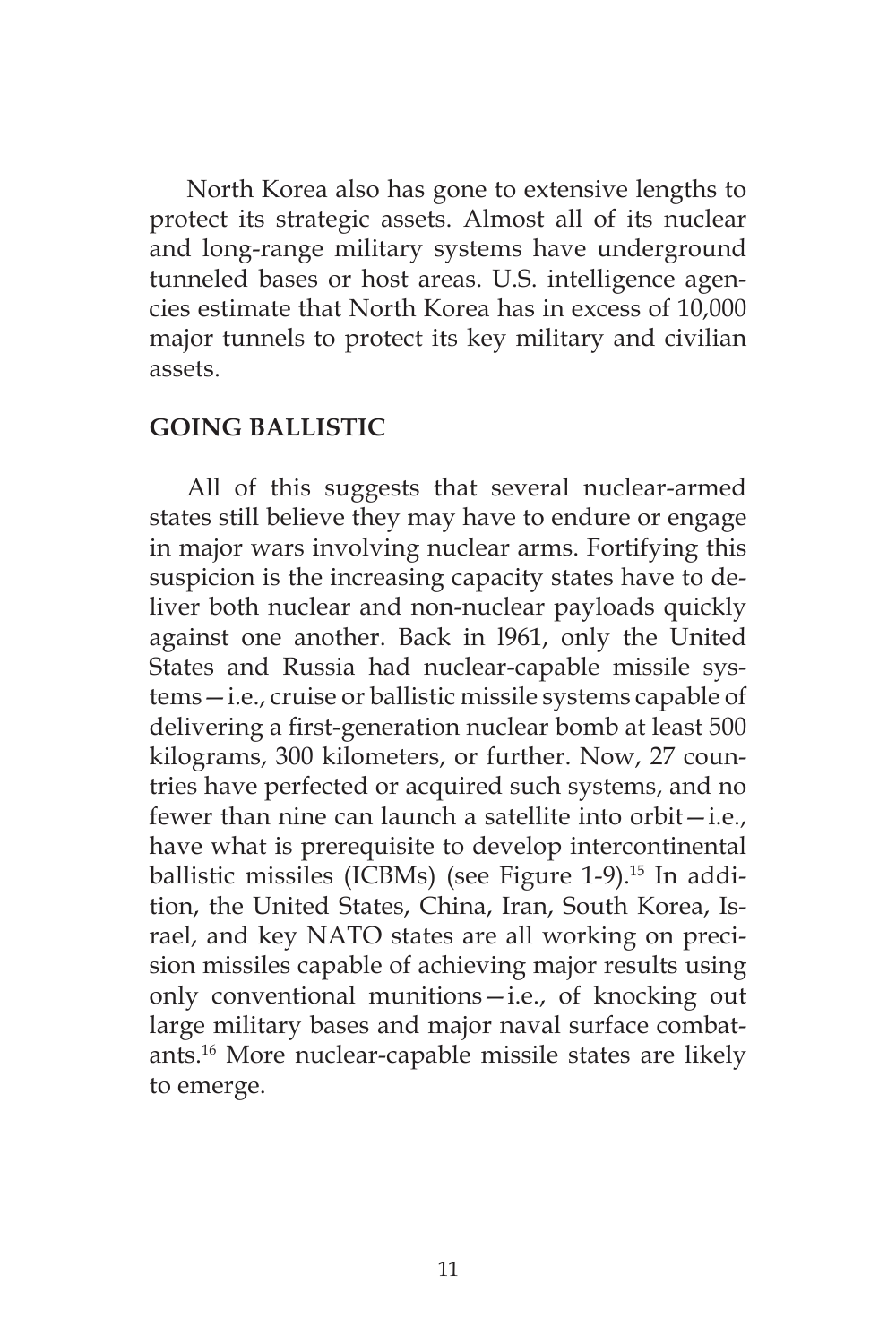

**Figure 1-9. 27 Nuclear Capable Missile Countries in 2011.**

The strategic importance of these missile trends is difficult to exaggerate. First, they cannot help but increase the chances for war. One way to measure a state's diplomatic shadow or potential to influence others is simply to map out the range arcs of its deployed missiles. Today, increasingly, these range arcs overlap. Consider Iran. The reach of its missiles now intersects with that of missiles based in Israel, Egypt, the United Arab Emirates (UAE), Syria, Russia, Pakistan, France, Saudi Arabia, China, the UK, and the United States.

This is a very different world than that of a halfcentury ago. In 1961, when alliance loyalties within the Communist and Free World Blocs were at their height, only Russia and America's missiles were aimed at each other. Now, there is no Communist Bloc, what remains of the Free World alliance system (e.g., NATO, Australia-New Zealand-U.S. Treaty [ANZUS], etc.) is rela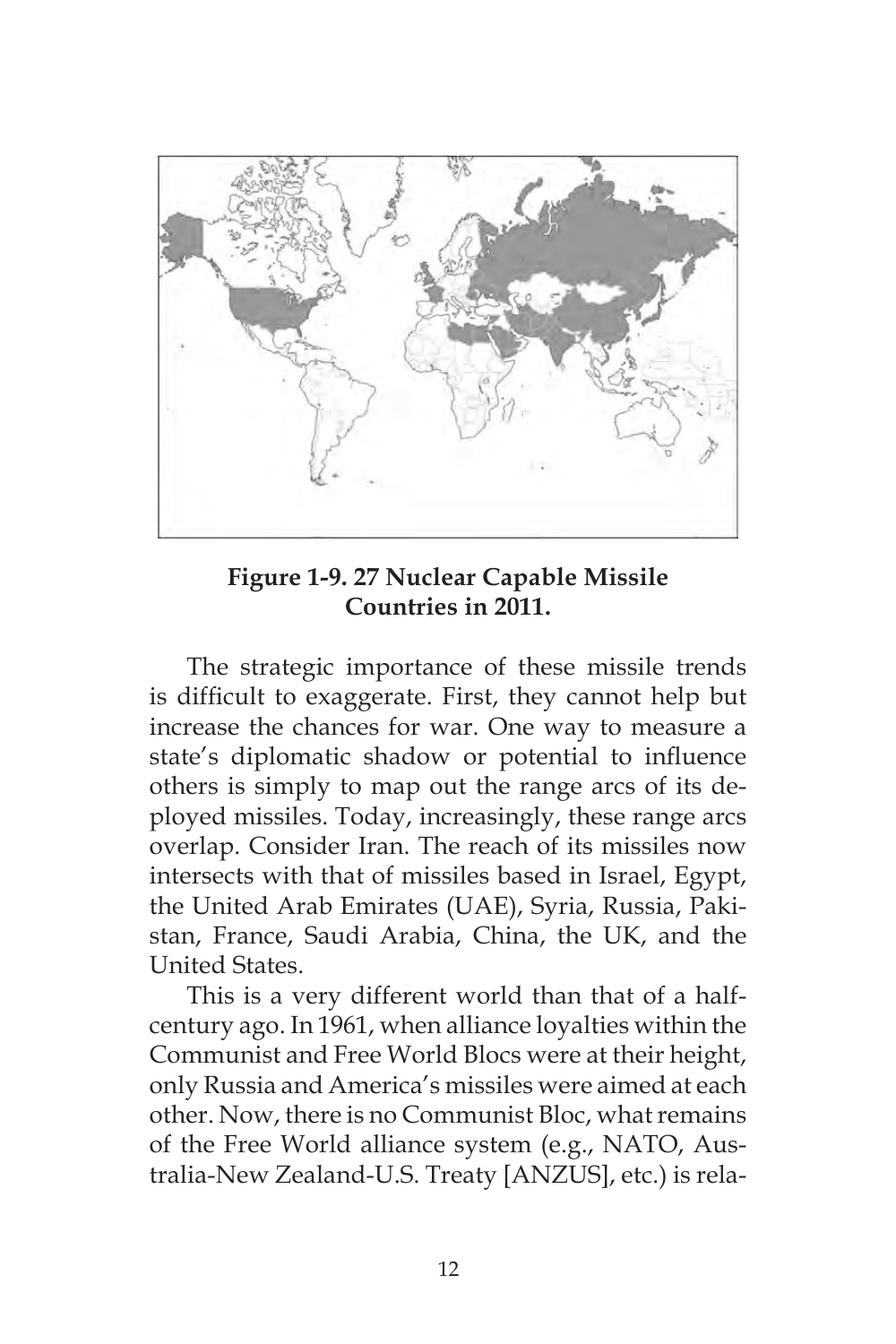tively weak, and nuclear-capable missiles in hotspots like the Persian Gulf could be fired from any number of states—both near and far. For nuclear-armed states, this situation places a premium on securing nuclear weapons assets against surprise attack. It also raises first-order questions about nuclear escalation, which brings us to the second reason more missiles in more hands is a major worry: These missiles can act as conventional catalysts for nuclear war.

Increasingly, with precision guidance and submunitions technologies, it is possible to destroy targets that once required nuclear weapons—e.g., large air strips and air fields, command centers, naval ports, and moving surface ships—with a handful of conventionally armed missiles instead. This has raised the prospect of states being able to knock out a significant portion of an opponent's key military forces *without* having to use nuclear weapons.<sup>17</sup>

The good news is that this scenario makes the initial use of nuclear weapons far less likely. The bad news is that with enough precision guidance capabilities, a state might be tempted to initiate combat in the expectation of winning without ever having to go nuclear and end up miscalculating fatally.

## **WAR SCENARIOS**

A real-world case, now taken seriously by Pakistani security analysts, is the mid-term prospect of an Indian conventional missile decapitation strike against Pakistani strategic assets. The Indians, in this scenario, would use precise, offensive, long-range missiles against Pakistan's nuclear forces and command centers. Then, New Delhi could fend off any Pakistani retaliatory nuclear strike with India's much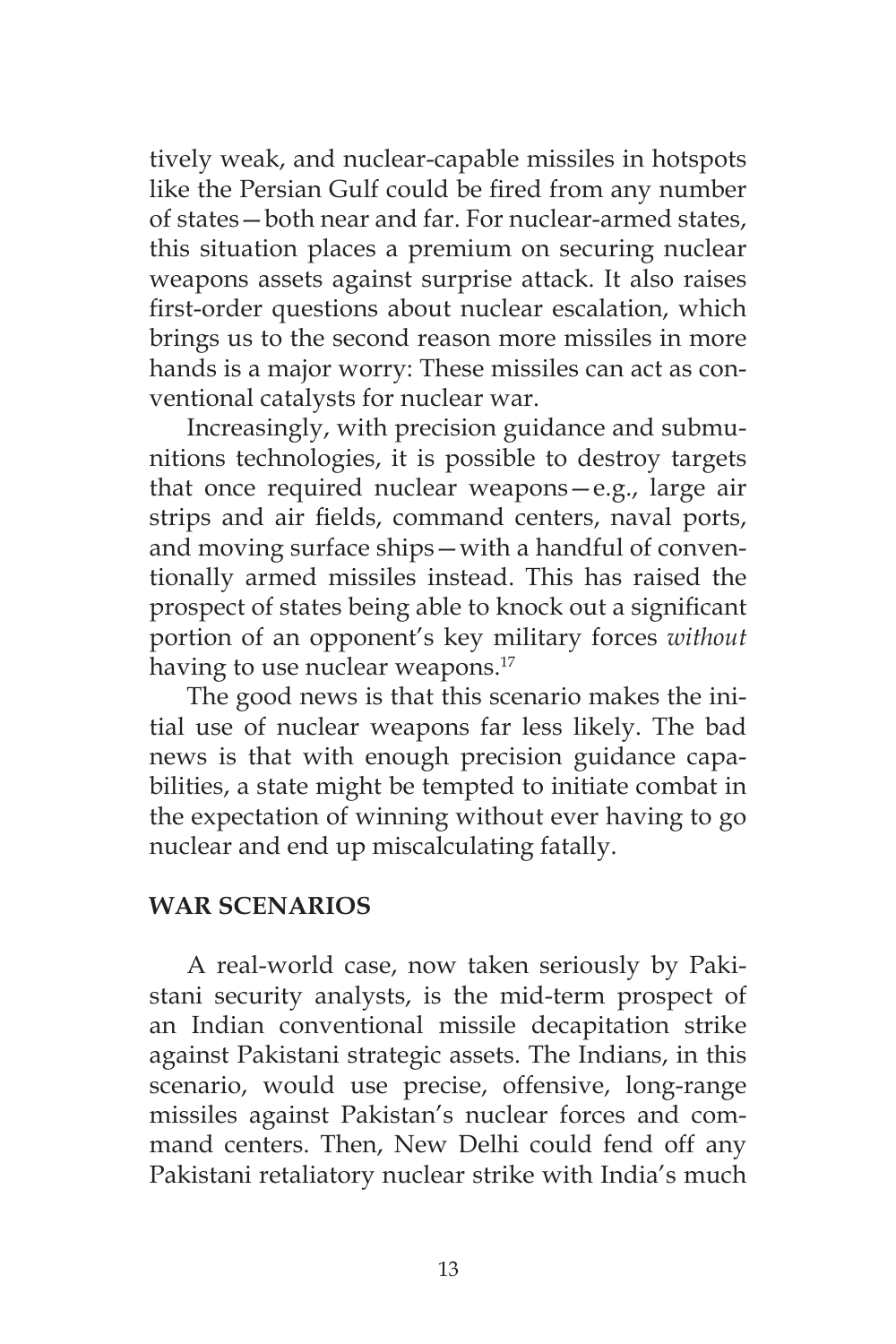larger nuclear forces and with Indian non-nuclear missile defenses. Finally, India would be able to prevail against Pakistani armor and artillery, with superior Indian military conventional forces.18

To hedge against this prospect, Pakistan has already ramped up its nuclear weapons production and is now toying with deploying its nuclear weapons in ways designed to further complicate Indian opportunities to knock them out (e.g., delegation of launch authority under certain circumstances, forward deployment, dispersal, mobility, etc.).<sup>19</sup> All of these methods only increase the prospects for nuclear use and have goaded India to develop nuclear ramp-up options of its own.

Beyond this, advanced conventional weapons might ignite a nuclear conflict directly. Again, consider India and Pakistan. After being hit by so many Pakistani-backed terrorist attacks, the Indian government has toyed with a conventional counterstrategy known as "Cold Start." Under this approach, India would respond to Pakistan-backed terrorist attacks by quickly seizing a limited amount of Pakistani territory, with Indian forces deployed to march on command immediately (i.e., from a "Cold Start").

The idea here would be to threaten to take enough away from Pakistan that it holds dear (including Islamabad's desire to defend all of Pakistan), but not enough to prompt Pakistan to threaten India with its nuclear weapons. Unfortunately, India's Cold Start plan has had nearly the reverse effect. Shortly after New Delhi broached its strategy, Pakistani military officials announced their intent to use tactical nuclear weapons against any invading Indian force and deployed new, short-range nuclear-armed tactical missiles along the Pakistani-Indian border precisely for this purpose.<sup>20</sup>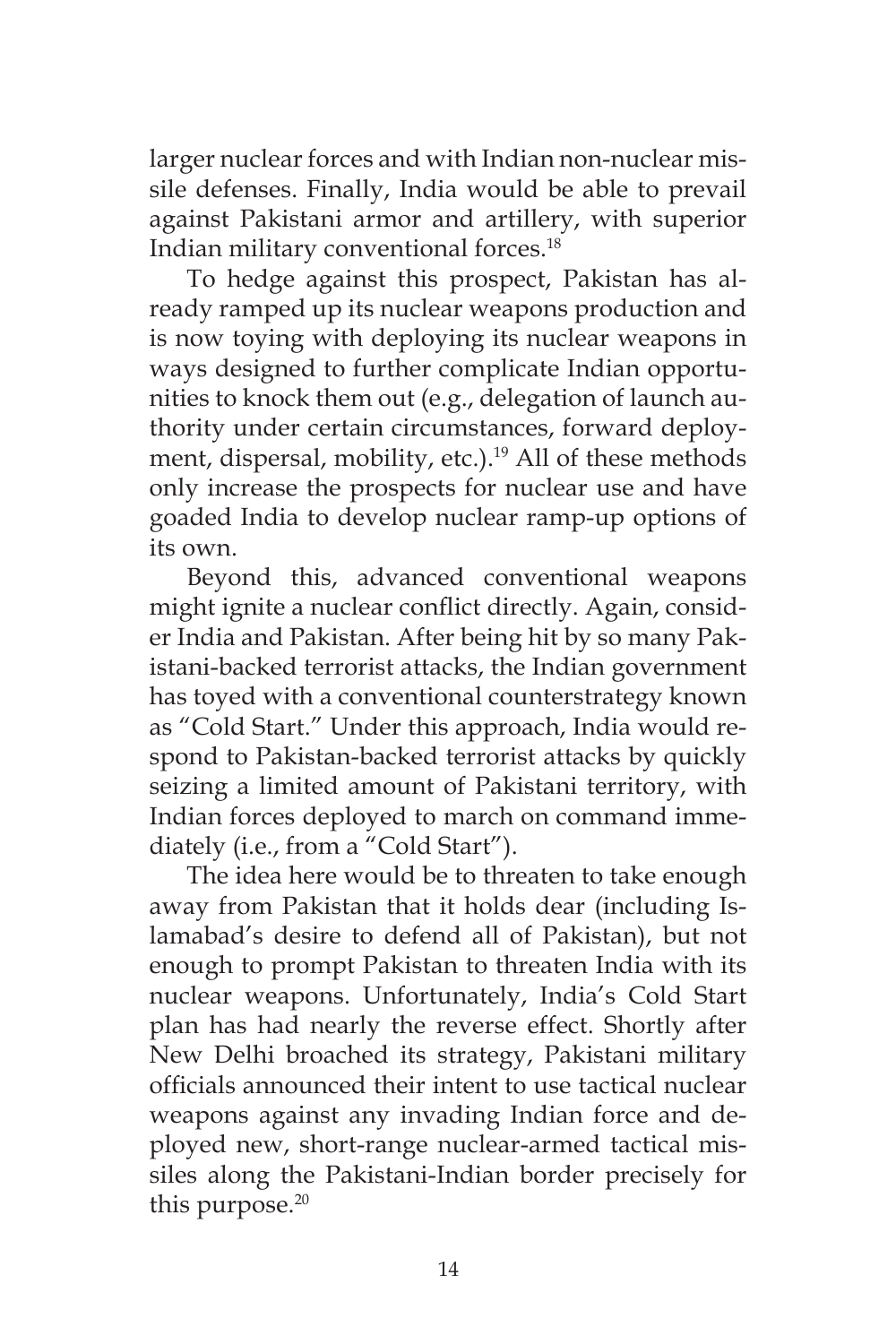Unfortunately, Pakistan's inclination to rely on nuclear weapons to counter conventional threats is not unique. Moscow, faced with advanced Chinese and NATO conventional forces, has chosen to increase its reliance on tactical nuclear weapons. For Russia, employing these weapons to counterbalance China and NATO's conventional forces is far less stressful economically and is militarily pragmatic, given Russia's shrinking cohort of eligible military servicemen. China, in response, may, according to some experts, be toying with deploying nuclear artillery systems of its own.21

### **CHINA AND THE ARMS RACE AHEAD**

All of these trends are challenging in their own right. They also suggest what the next strategic arms race might look like. First, as the United States and Russia try to reduce or contain their nuclear weapons deployments, at least one nuclear-weapons state may be tempted to close the gap. Of course, in the shortand even mid-term, Pakistan, Israel, and India could not attempt to play catch up. For these states, getting ahead of the superpowers would take great effort and at least 1 to 3 decades of continuous, flat-out military nuclear production. It is quite clear, moreover, that none of these states have yet set out to meet or beat the United States or Russia as a national goal.

China, however, is a different matter. It clearly sees the United States as a key military competitor in the Western Pacific and in Northeast Asia. China also has had border disputes with India and historically has been at odds militarily with both it and Russia. It is not surprising, then, that China has actively been modernizing its nuclear-capable missiles to target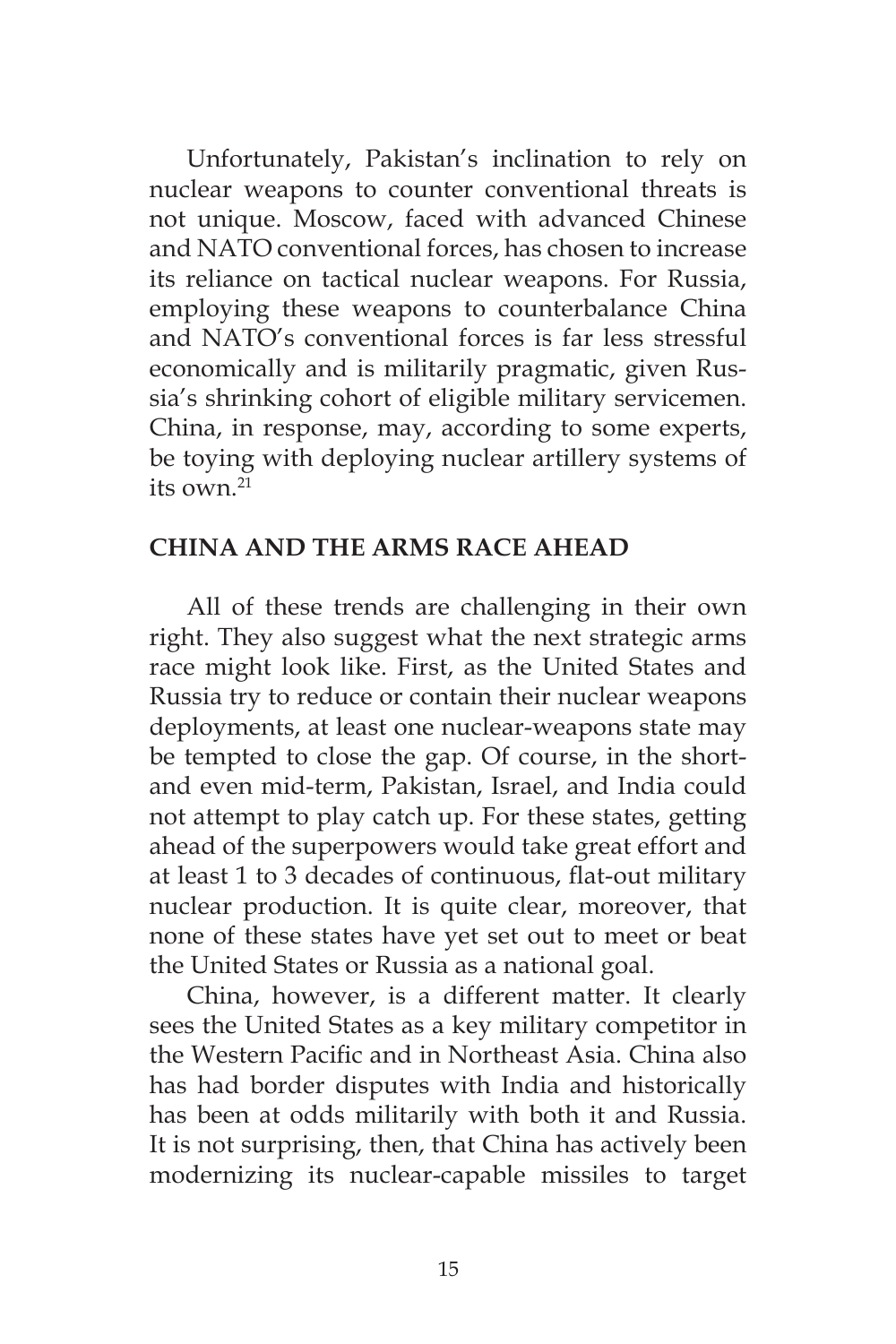key U.S. and Indian military air and sea bases with advanced conventional munitions, and is developing similar missiles to threaten U.S. carrier task forces on the open seas. In support of such operations, China is also modernizing its military space assets, which include military communications, command, surveillance, and imagery satellites and an emerging antisatellite capability.<sup>22</sup>

Then there is China's nuclear arsenal. For nearly 30 years, most respected security analysts have estimated the number of deployed Chinese nuclear warheads to be between 150 and 400. Yet, by any account, China has produced enough weapons-usable plutonium and uranium to make four or more times this number of weapons. Why, then, have Chinese nuclear deployments been judged to be so low?

First, there is China's declared nuclear weapons strategy. In its official military white papers since 2006 and in other forums, Chinese officials insist that Beijing would never be the first state to use nuclear weapons and would never threaten to use them against any non-nuclear-weapons state. China also supports a doctrine that calls for a nuclear retaliatory response that is no more than what is "minimally" required and to use nuclear weapons only for its defense.<sup>23</sup> Most Western Chinese security experts have interpreted these statements to mean Beijing is interested in holding only a handful of opponents' cities at risk; this, in turn, has encouraged interpreting uncertainties regarding Chinese nuclear warhead deployments toward the low end.

What China's actual nuclear use policies might be, though, is open to debate. As one analyst recently quipped, with America's first use of nuclear weapons against Japan in 1945, it is literally impossible for any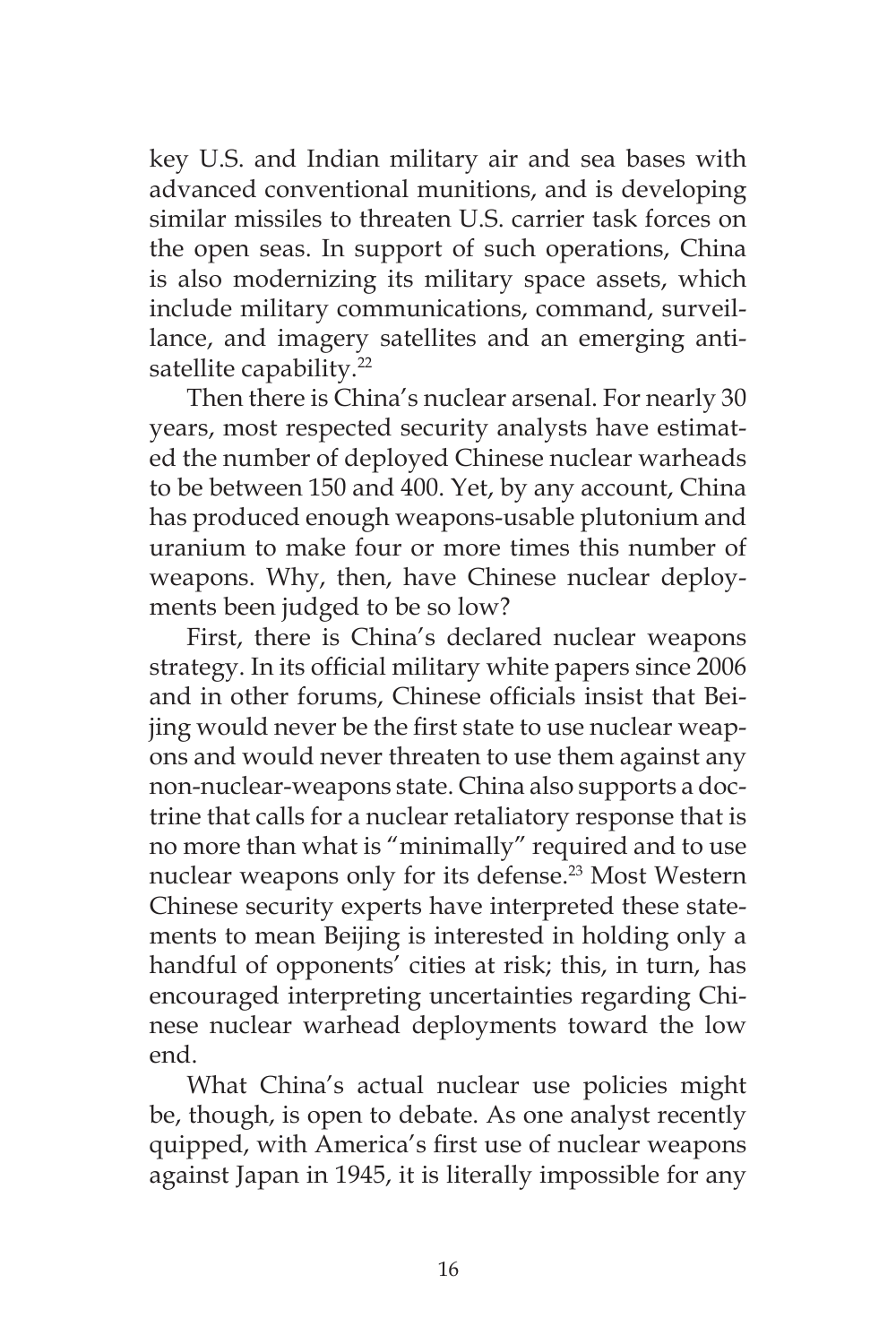country other than the United States to be first in using these weapons. More important, Chinese officials have emphasized that Taiwan is not an independent state and that under certain circumstances, it may be necessary to use nuclear weapons against this island "province." Finally, there are the not-so-veiled nuclear threats that senior Chinese generals have made against the United States if it should use conventional weapons against China in response to a Chinese attack against Taiwan (including the observation that the United States would not being willing to risk Los Angeles to save Taipei).<sup>24</sup>

The second cause for conservatism in assessing China's arsenal is the extent to which estimates of the number of Chinese warheads have been tied to the *observed* number of Chinese nuclear weapons missile launchers and, so far, the number of these systems that actually have been seen has been low. Moreover, few, if any, missile reloads are assumed for each of these missile launchers, and it is presumed that none of China's missiles have multiple warheads. The numbers of battlefield nuclear weapons, such as nuclear artillery, are also presumed to be low or nonexistent.

All of this may be right, but there are reasons to wonder. The Chinese, after all, claim that they have built 3,000 miles of tunnels to hide China's missile forces and related warheads and that China continues to build such tunnels.<sup>25</sup> Employing missile reloads for mobile missile systems has been standard practice for Russia and the United States. It would be odd if it was not also a Chinese practice, particularly for the country's growing number of solid fueled rocket and cruise missile systems. There is also evidence that China may soon have multiple warhead dispensers for some of its rockets. Finally, several experts believe China may be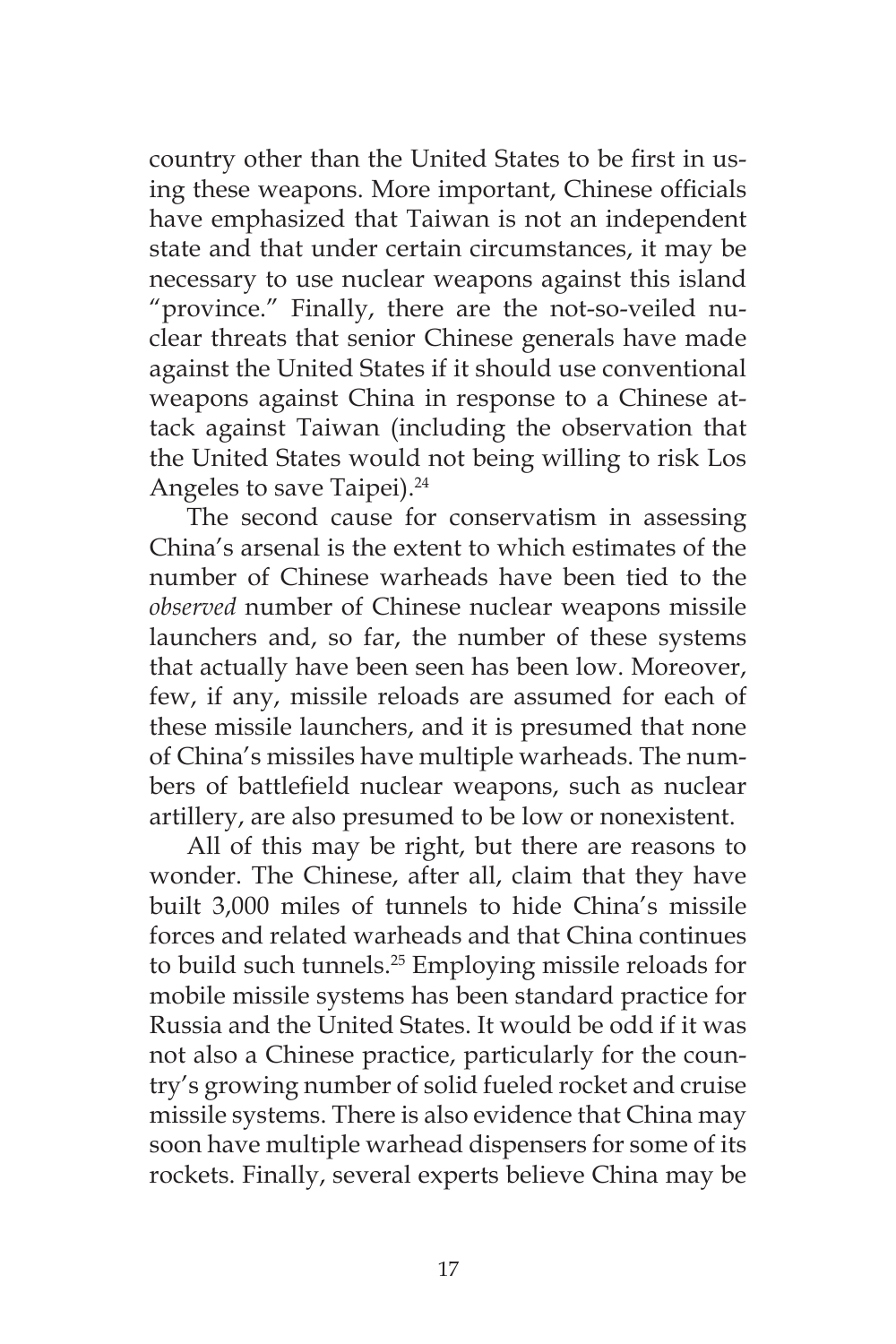fielding battlefield artillery for the delivery of tactical nuclear shells.26

Precisely how large is China's nuclear arsenal, then? The answer is unclear. What is not is the relevance of the answer. Several Chinese sources suggest China may have deployed roughly nine times the 150 to 400 nuclear weapons most analysts currently estimate the country has. If this is so, China would have as many or more deployed warheads as the United States and nearly as many as Russia.<sup>27</sup>

The first issue this possibility raises is how sound are current U.S. and Russian nuclear modernization and missile defense plans. It hardly would be in Washington or Moscow's interest to let Beijing believe it could operate more freely with Chinese conventional forces against Taiwanese, Japanese, American, Indian, or Russian interests in the belief that China's nuclear capabilities could deter Russia or the United States from responding. (See Figure 1-10.)



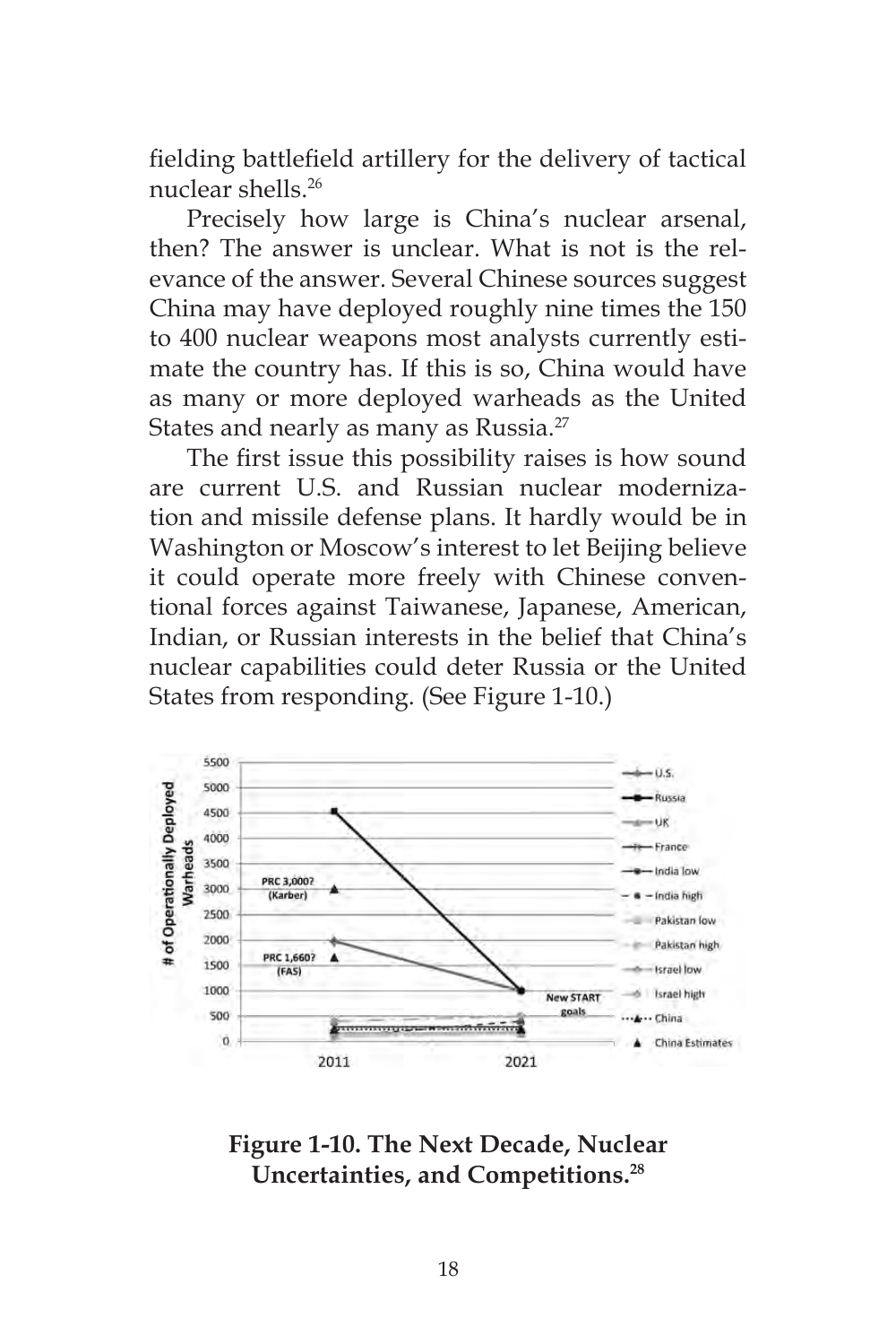Yet another question a much larger Chinese nuclear strategic force would raise is how it might impact Washington and Moscow's current strategic arms negotiations. Would the United States and Russia be eager to make much deeper nuclear weapons cuts if they thought China might, as a result, end up possessing more deployed weapons than either Washington or Moscow? At this point, would they not have to factor China into their arms control calculations? And if so, how?

### **INTERESTED PARTIES**

Japan would be another interested party. It already has nearly 2,500 weapons' worth of separated plutonium on its soil that it was supposed to use to fuel its light-water reactors and its fast reactors. Now, however, Japan has decided not to build more nuclear power reactors domestically. It also is reviewing the merits of continuing its fast reactor efforts, a program that is technically premised on Japan expanding its current domestic fleet of light-water reactors.

A related and immediate operational question is whether or not Japan will bring a \$20-billion civilian nuclear spent fuel reprocessing plant capable of producing 1,000 bombs' worth of plutonium a year at Rokkasho online as planned in late 2012. This plant and Japan's plutonium recycling program have been controversial, since they were decisions made under Prime Minister Nakasone and can be tied to internal Japanese considerations for developing a plutonium nuclear weapons option. Although this plant is not necessary for the management of Japan's spent fuel, the forward costs of operating it could run as high as  $$100$  billion over its lifetime  $^{29}$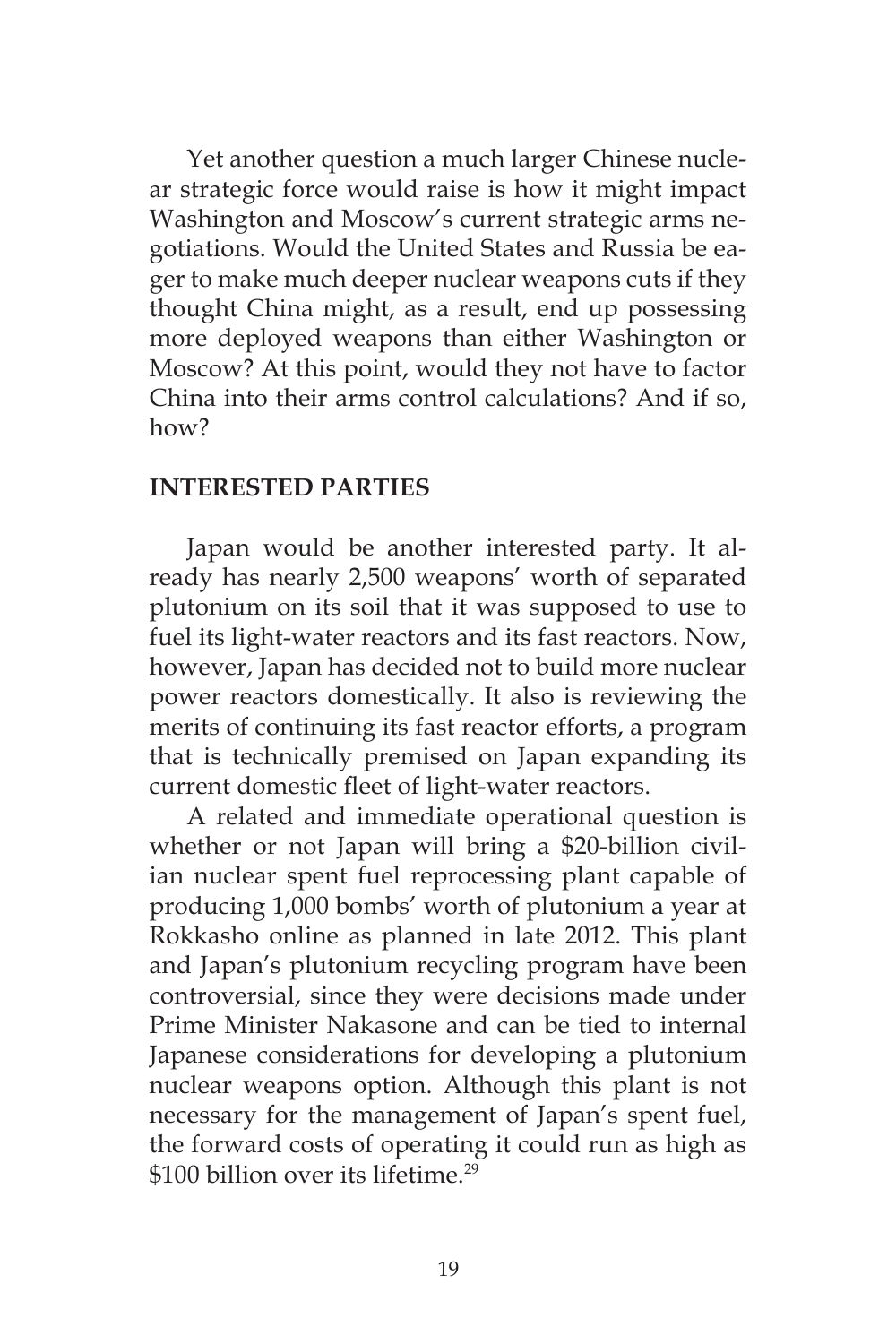In light of the questionable technical and economic benefits of operating Rokkasho, it would be difficult for Tokyo to justify proceeding with this plant's operation *unless* it wanted to develop an option to build a nuclear weapons arsenal. What, then, would one have to make of a Japanese decision to open Rokkasho, if this decision came on the heels of news that China actually had many more nuclear weapons than was previously believed?

South Korea, which has attempted to get its own nuclear weapons at least once and is asking the United States to back Seoul's efforts to separate "peaceful" plutonium from U.S.-origin spent fuel in Korea, is sure to be watching what Japan decides. After North Korea's sinking of the *Cheonan* and the bombardment of Yeonpyeong Island, South Korean parliamentarians called for a possible redeployment of U.S. tactical nuclear weapons. Washington, however, rejected this request.30 This raises the worry that Seoul might again consider developing a nuclear-weapons option of its own. South Korea already has its own nuclear-capable rockets and cruise missiles. How North Korea might react to South Korea developing a nuclear weapons option is anyone's guess.

In addition to Japan and South Korea possibly reacting negatively to news of a Chinese nuclear ramp up, there is India. It already has hedged its nuclear bets with plans to build five unsafeguarded plutonium-producing breeder reactors by 2020, and by laying the foundations of an enrichment plant that may double its production of weapons-grade uranium.<sup>31</sup> India, too, has roughly 1,000 bombs' worth of separated plutonium it claims it can convert into nuclear weapons. It also has pushed the development of a nuclear submarine, submarine ballistic missiles, missile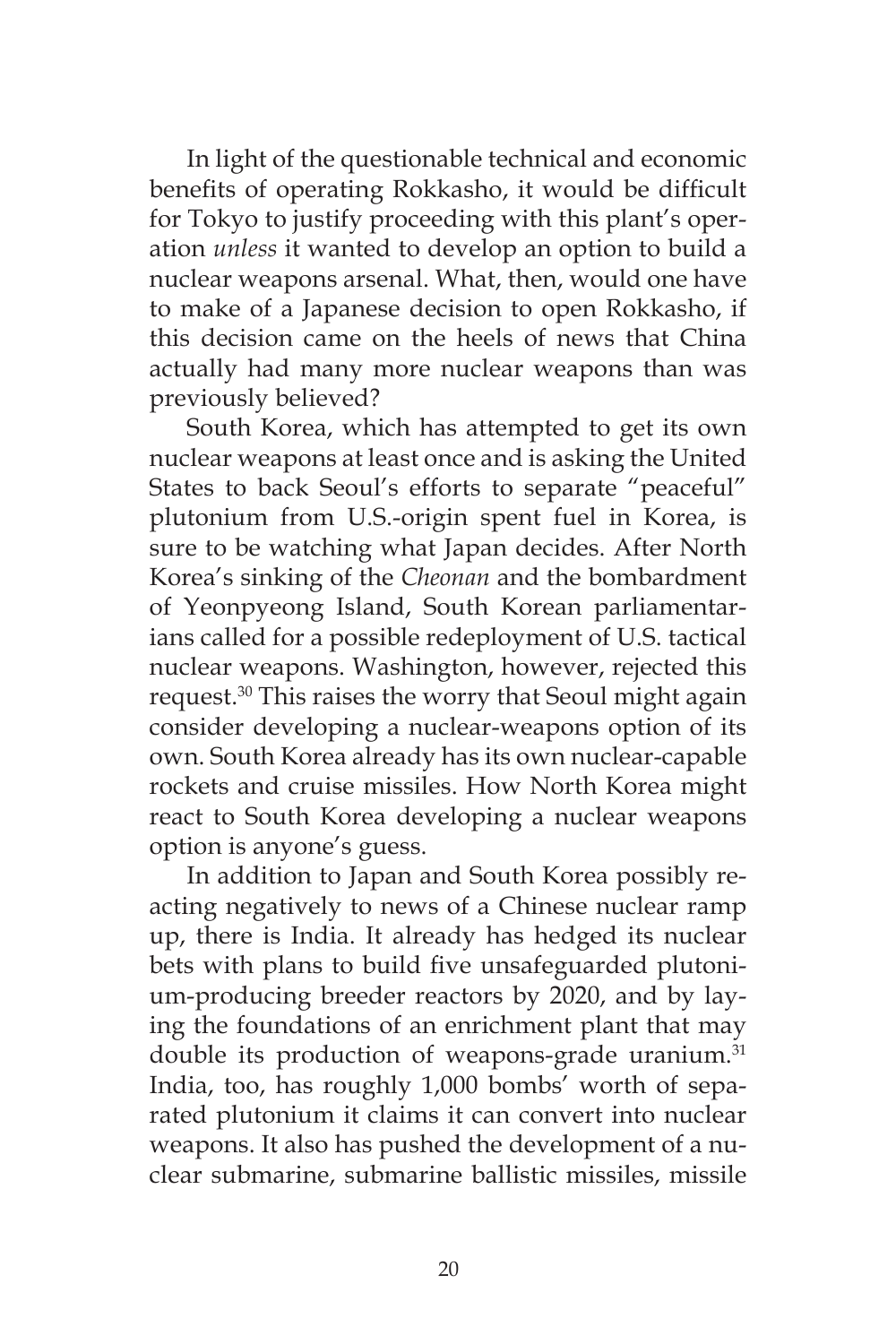defenses, and long-range cruise missiles. Late in 2011, India announced it was working with Russia to develop a terminally guided ICBM in order to off-balance Chinese medium-range ballistic missile deployments near India's borders.<sup>32</sup> India has never tried to compete with China weapon-for-weapon, but if Chinese nuclear warhead numbers were to rise substantially, India might have no other choice but to try.

Pakistan, of course, will do its best to keep up with India. Since Islamabad is already producing as much plutonium and highly enriched uranium as it can, it would likely seek further technical assistance from China and financial help from its close ally, Saudi Arabia. Islamabad may do this to hedge against India, whether China or India build their nuclear arms up or not. There is also good reason to believe that Saudi Arabia might want to cooperate on nuclear weaponsrelated activities with Pakistan to help Saudi Arabia hedge against Iran's growing nuclear weapons capabilities.

## **NOT-SO-PEACEFUL ENERGY AND ARMS CONTROL**

In this regard, Saudi Arabia has made it known that it intends to buildup its "peaceful" nuclear energy capabilities. It recently announced (*after* the Fukushima nuclear accident) that it would spend over \$100 billion to build 16 large-power reactors in the kingdom before 2030. This would constitute one of the most lucrative, best financed near- and mid-term nuclear power markets in the world. The reactors also could serve as the basis for development of a major nuclear weapons option. As Saudi Arabia's former head of intelligence recently told NATO ministers, the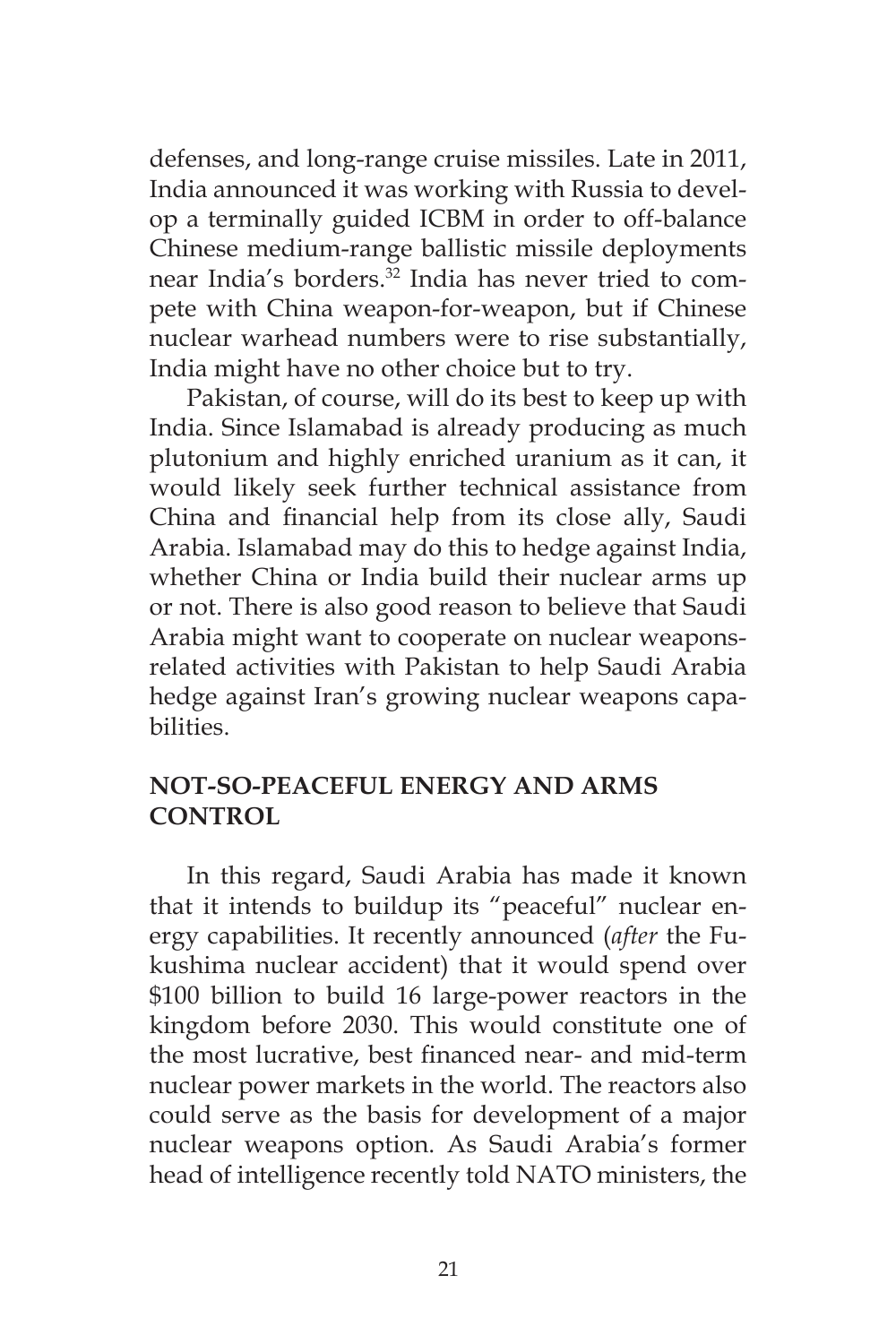kingdom would have to get nuclear weapons if Iran did. Other news reports claim the kingdom is eager to work with Pakistan to secure such an option.<sup>33</sup>

In this regard, Saudi Arabia is not alone. Turkey also announced an ambitious "peaceful" nuclear power program shortly after Iran's nuclear enrichment efforts were revealed in 2002; Turkey expressed an interest in 2008 in enriching its own uranium.<sup>34</sup> Given Turkish qualms about Iran acquiring nuclear weapons, the possibility of Ankara developing a nuclear weapons option (as it previously toyed with in the late l970s) must be taken seriously.35 In addition, Algeria and Egypt (political rivals) and Syria (a historical ally of Iran) all have either attempted to develop nuclear weapons options or refuse to forswear making nuclear fuel, a process that can bring them within weeks of acquiring a bomb.<sup>36</sup> Israel, meanwhile, continues to make nuclear weapons materials at Dimona, and all of these states have nuclear-capable missile systems of some sort. (See Figure 1-11.)



Note: States in light grey already have established nuclear power programs.

## **Figure 1-11. States Planning to Have Their First Nuclear Power Reactor by or before 2031.**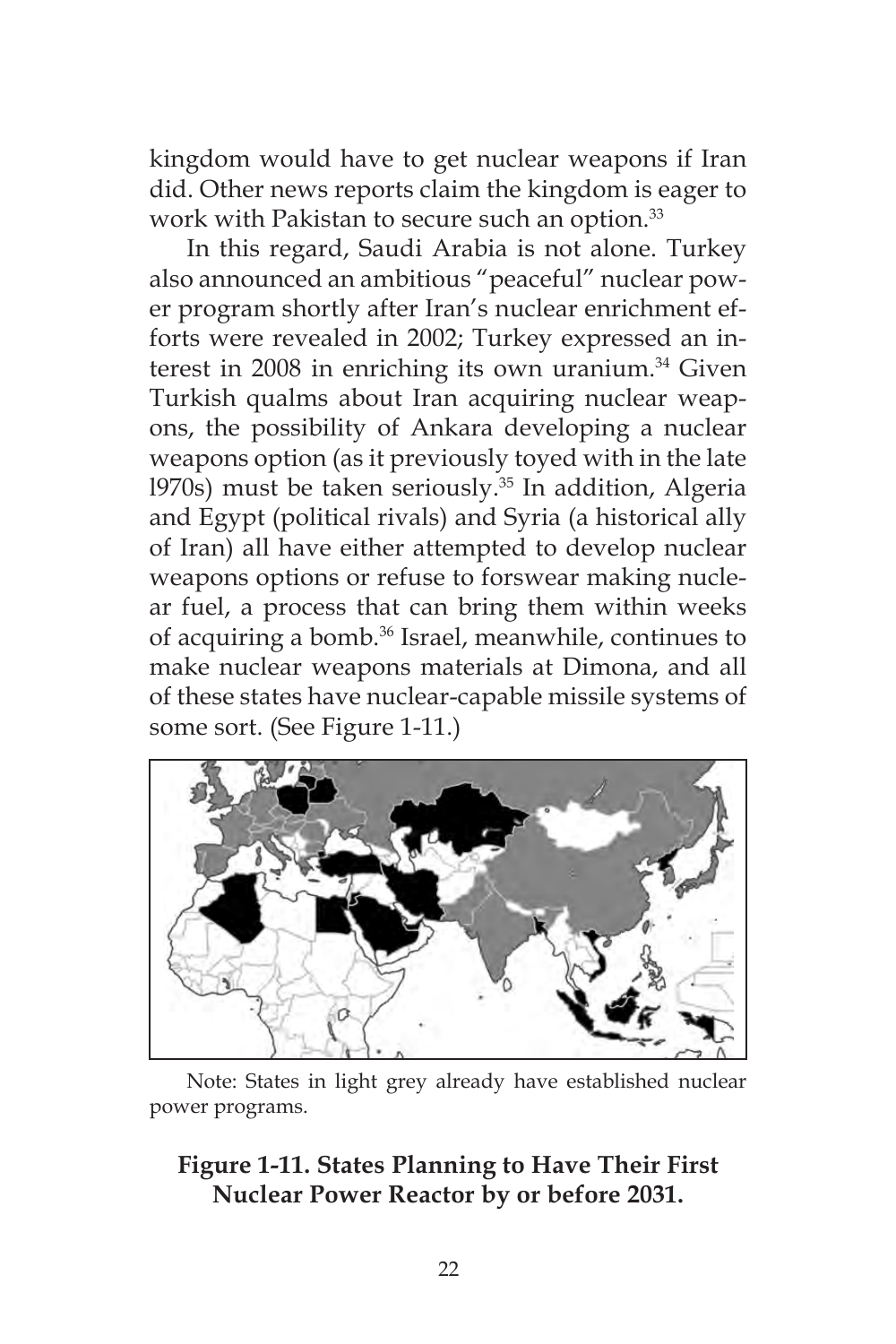Clearly, these trends, if continued, could spell trouble. How bad they might get, though, depends largely on what the United States, Russia, China, and other key states choose to do. The United States is focused on negotiating nuclear weapons reductions with Russia. The New Strategic Arms Reduction Treaty (New START) is supposed to be followed by an agreement that will cover both strategic and theater nuclear arms in Europe. Washington arms control planners are reported to be toying with reducing nuclear weapons deployments to levels as low as 300 warheads.<sup>37</sup> Given Russian concerns about U.S. and NATO missile defense efforts and advanced NATO conventional forces, though, it is unclear how soon a follow-on agreement to START might be reached.

Meanwhile, the Obama administration is doing all it can to secure an international agreement to end the military production of fissile material for nuclear weapons. The prospects for finalizing such an agreement, though, are poor. Iran, Pakistan, North Korea, and Egypt all must consent to ratify it. But they are unlikely to do so until Israel, India, the United States, and South Korea take dramatic disarming steps.

Worse, the treaty's promotion risks complicating the establishment of effective fissile controls in nuclear fuel-producing states that lack nuclear weapons. Under the proposed treaty, no controls would be placed over production of nuclear weapons-usable fuels if they were committed to civilian purposes; the treaty would ban only military fissile production. Also, under the treaty, nuclear weapons states would be permitted to keep the weapons they already have along with any nuclear weapons-usable materials they might have acquired.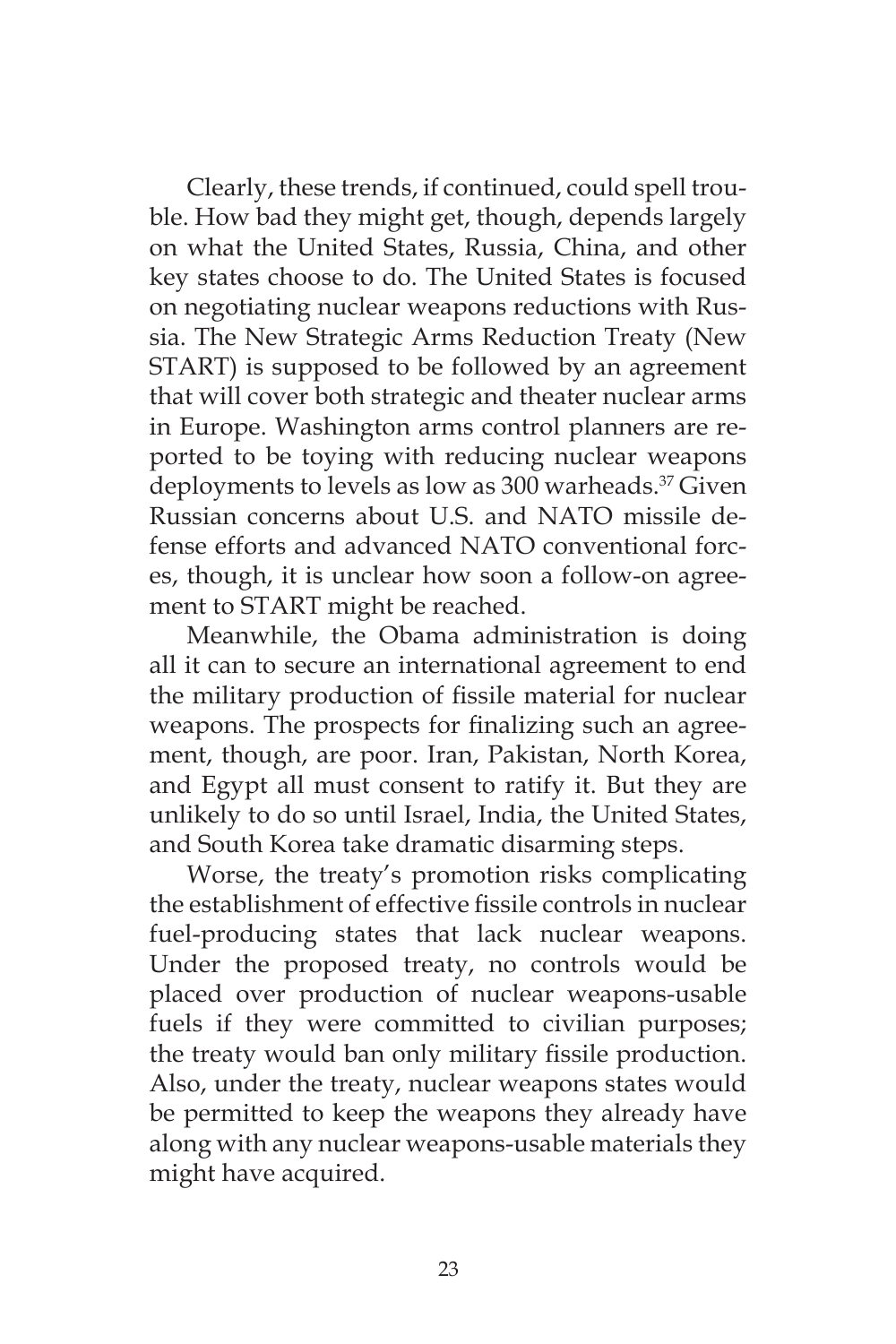The good news is that the states most constrained under the treaty would have little incentive to make more nuclear weapons materials covertly. This, in turn, could allow the treaty to have relatively relaxed forms of verification and be relatively effective. This would be so even though there is no reliable way technically to account fully for past fissile material production or to detect and prevent the diversion of nuclear fuel production to military purposes in a reliable and timely manner. Unfortunately, nuclear fuel-making states that currently lack nuclear weapons but may have a desire to make them covertly (e.g., Iran), could easily argue that their own declared nuclear fuel-making activities should not be inspected any more tightly than those of the nuclear weapon states under the proposed treaty. This could set a bad precedent.38

The United States and allied governments are also trying to bring the Comprehensive Test Ban Treaty (CTBT) into force. In the United States, it is unclear if the White House can muster the votes needed in the U.S. Senate to permit ratification. What is clear, though, is that bringing the treaty into force would also require ratification by India, Pakistan, China, Egypt, and North Korea, and this is unlikely to happen soon.

Supporters of the CTBT claim that the United States has a general obligation under the Nuclear Nonproliferation Treaty (NPT) to ratify the CTBT. Yet, with A. Q. Khan's circulation of a proven, Chinese missile-deliverable warhead design to Libya, Iran, and Pakistan and the International Atomic Energy Agency's (IAEA) public validation and sharing of a workable bomb design by Saddam, it is unlikely that banning nuclear testing will prevent nonweapons states from develop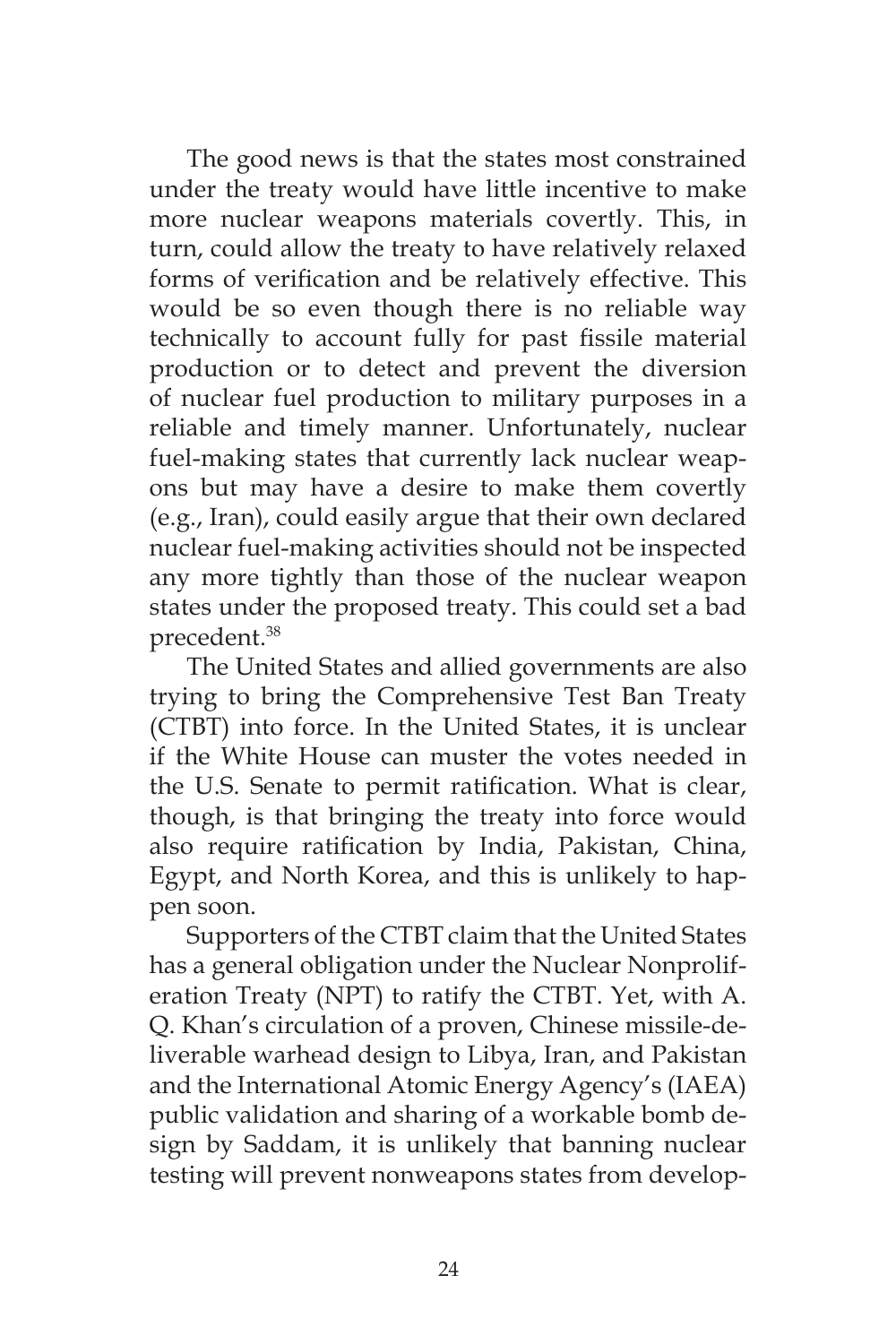ing workable first-generation nuclear weapons. A ban will, however, make it more difficult for complying nuclear weapons states to upgrade their existing arsenals. This may be desirable, but it has only an indirect connection, if any, to preventing the further proliferation of nuclear weapons to new states.

Finally, the United States has tried to secure civilian and military facilities and stores of nuclear weapons-usable materials against theft or sabotage and has tried to persuade nonweapons states not to make their own nuclear fuels. There has been some progress in getting several states to surrender the highly enriched uranium they use to fuel their research reactors and to exchange it for less dangerous, low-enriched uranium.

Getting other states to forgo making nuclear fuel, however, has been difficult. The UAE has agreed to do so, but Egypt, Turkey, Saudi Arabia, Vietnam, and Jordan have all held back from making such a commitment. Iran, Brazil, Argentina, South Korea, and South Africa have all either begun to make their own nuclear fuel or are committed to doing so in the next few years. Quiet U.S. efforts to create an international fuel bank in Mongolia, meanwhile, were rebuffed recently by the Mongolian government.39

## **WHAT TO DO**

The United States need not abandon its current nuclear control agenda. But it is clear that more will be needed to constrain what lies ahead. What else would help? These three things at least.

1. Take more concerted action alone, with our allies and friends, and with Russia to clarify and constrain China's offensive strategic military capabilities. In the first instance, this means clarifying precisely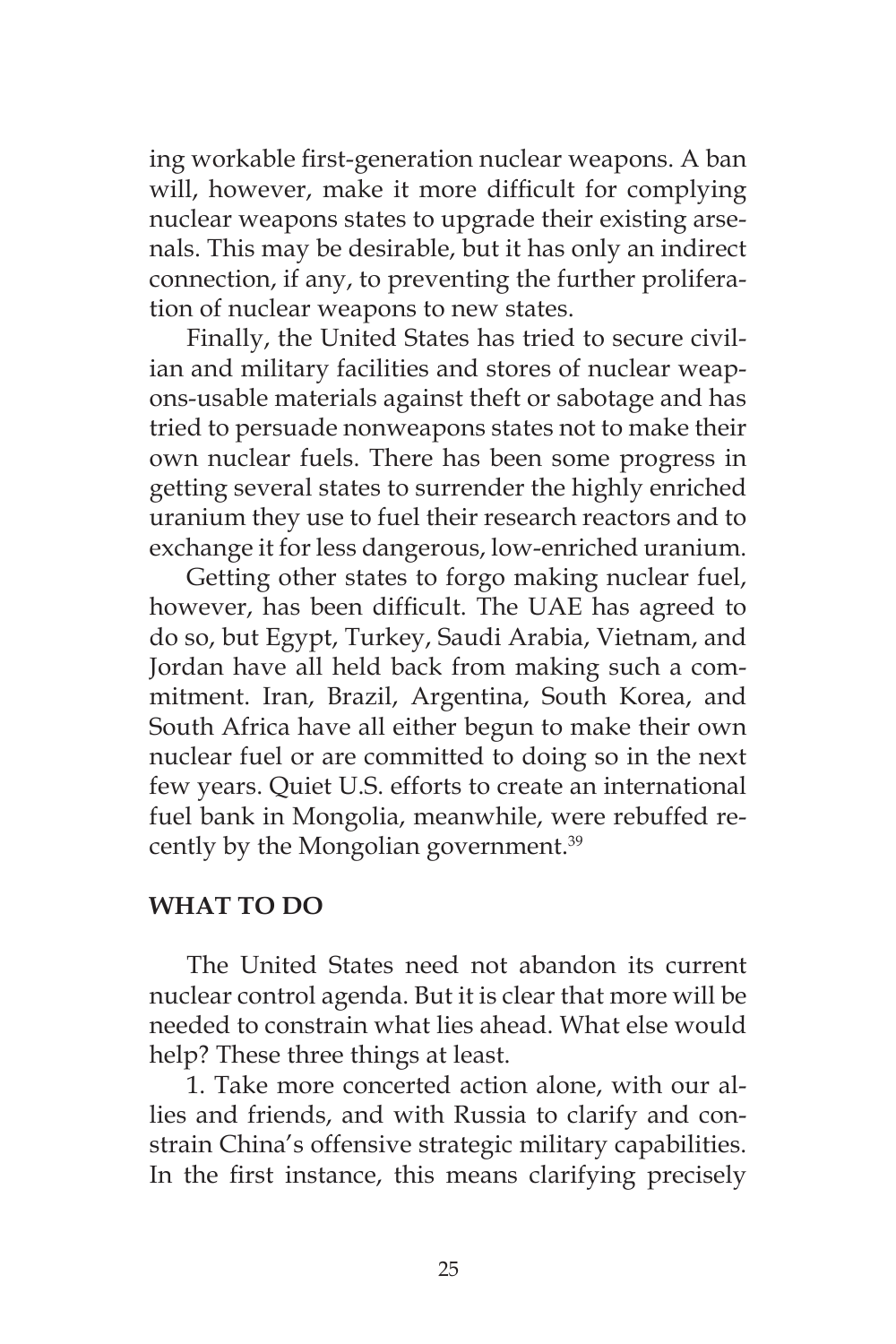what strategic forces China has deployed and is building. Beijing's recent revelations that it has built 3,000 miles of deep tunnels to protect and hide its dual-capable missiles and related nuclear warhead systems more than suggest the desirability of reviewing our current estimates of Chinese nuclear-capable missile and nuclear weapons holdings. Are China's revelations about its tunnels disinformation meant simply to intimidate; is it hiding more military assets than we currently assess it to have? It would be useful to get the answers.

It also would be useful to know what China is planning to do. How much military fissile material does China currently have on hand? How likely is it that it has or will militarize or expand these holdings? How many different types of nuclear weapons does China have or intend to deploy? How much fissile material does each type require? How many missile reloads does China currently have; how many is it planning to acquire? Have the Chinese developed or will they develop multiple warheads for the country's missiles? If so, for which missile types, and in what numbers?

How many nuclear and advanced conventional warheads is China deploying on its missiles, bombers, submarines, and artillery? What are its plans for using these forces? How might these plans relate to China's emerging space, missile defense, and anti-satellite capabilities? All of these questions, and more, deserve review within the U.S. Government, with America's allies and, to the extent possible, in cooperation with the Chinese.

As this review is underway, it also would be helpful to game alternative war and military crisis scenarios relating to China's possible use of these forces at a senior political level in the U.S. and allied governments.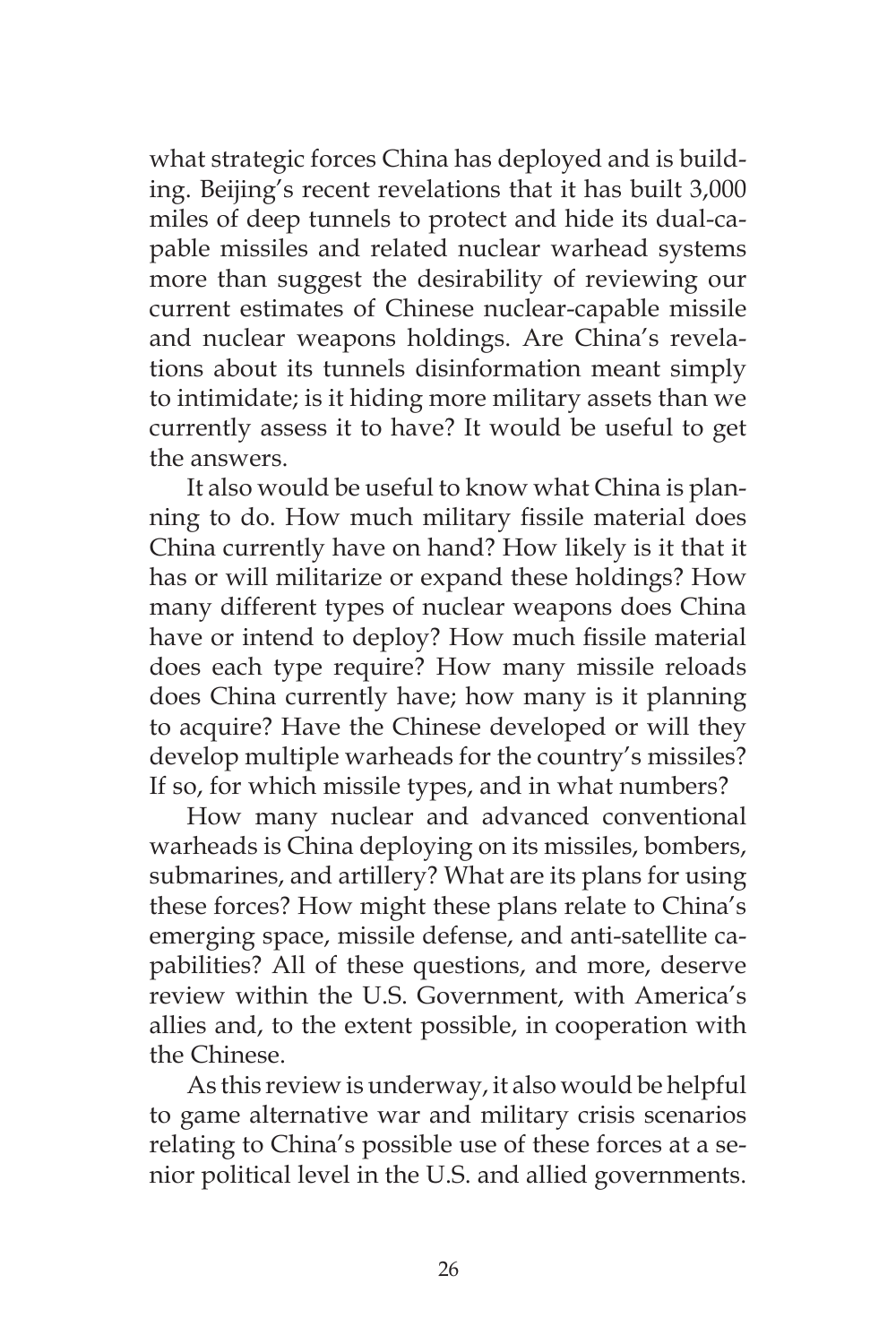Such gaming would likely impact allied arms control and U.S. and allied military planning. With regard to the latter, a key focus would have to be how one might defend, deter, and limit the damage Chinese nuclear and non-nuclear missile systems would otherwise inflict against the United States, its bases in the Western Pacific, America's friends, and Russia. This could entail not only the further development and deployment of active missile defenses, but of better passive defenses (e.g., base hardening and improving the capacity to restore operations at bases after attacks) and possibly new offensive forces—more capable, long-range conventional strike systems to help neutralize possible offensive Chinese operations.

Such gaming also should prompt a review of our current arms control agenda. In specific, it should encourage discussion of the merits of initiating talks with China and Russia and other states about limiting ground-based, dual-capable ballistic and cruise missiles. Unlike air and sea-based missiles, these groundlaunched systems can be fired instantaneously and are easiest to command and control in protracted nuclear exchanges—ideal properties for employment in a first strike. These dual-capable missiles also can inflict strategic harm against major bases and naval operations conventionally.

Ronald Reagan referred to these weapons as "nuclear missiles," and looked forward to their eventual elimination. Toward this end, he concluded the Intermediate Nuclear Forces (INF) Treaty agreement, which eliminated an entire class of ground-based nuclear-capable missiles, and negotiated the Missile Technology Control Regime (MTCR), which was designed to block the further proliferation of nuclearcapable systems (i.e., missiles capable of lifting 500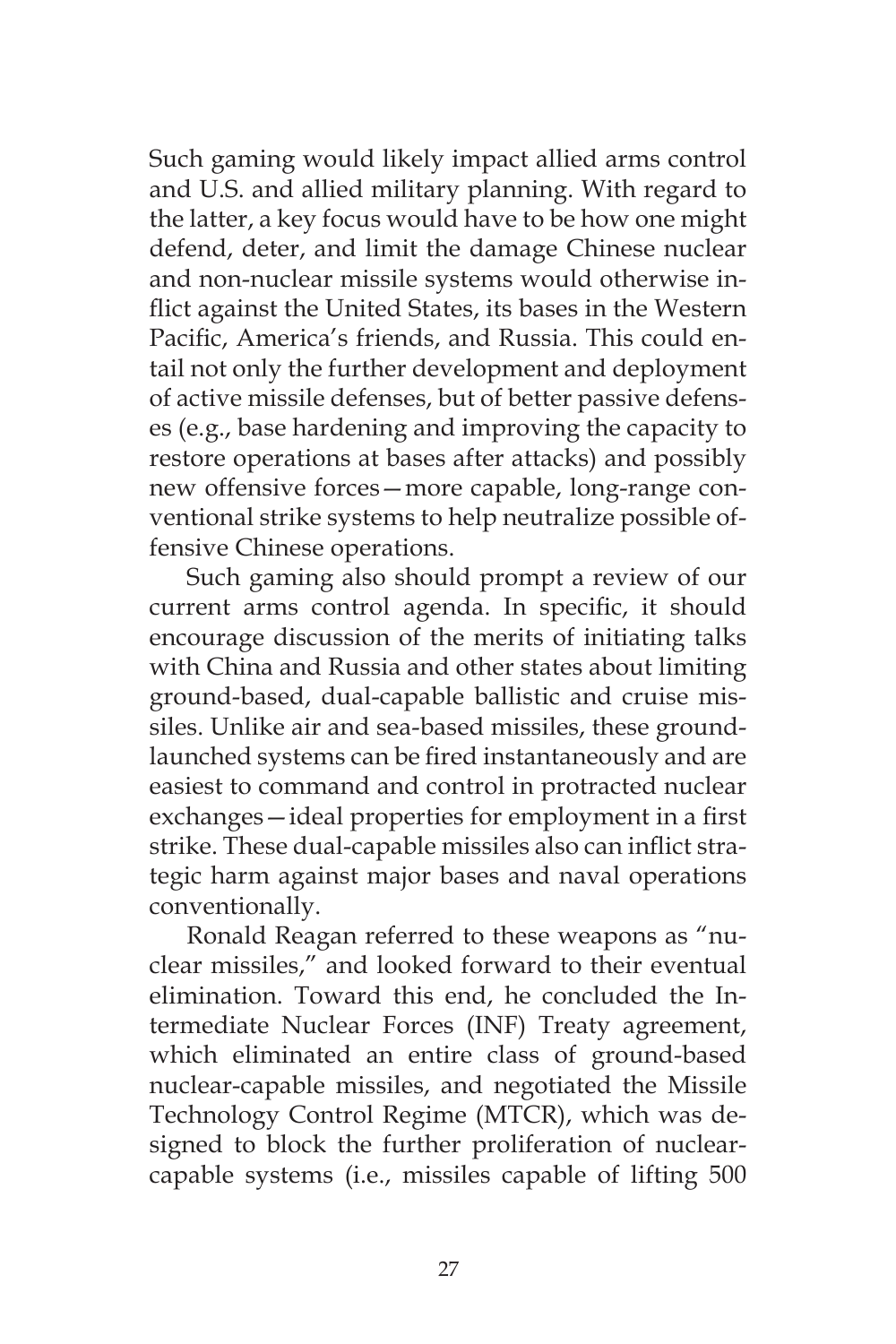kilograms or more at least 300 kilometers). With the promotion of space-based missile defenses, Reagan hoped to eliminate all such ground-based missiles.

What states have an incentive to eliminate these missiles? The United States has no intermediate ground-launched missiles, which it eliminated under the INF Treaty. Most of its shorter-range missiles are either air-launched or below MTCR range-payload limits. As for its ground-based ICBMs, they are all based in fixed silos, and as such are all nuclear sitting ducks. Russia, on the other hand, has a large, roadmobile ICBM force. Yet, it too is worried about growing Chinese precision missile strike capabilities that it cannot defend against.<sup>40</sup>

India and Pakistan have ground-launched ballistic missiles, but some of their most seasoned military experts have recently called for the elimination of shortrange missiles, since these can only serve to escalate border disputes. As for China, it has much to gain by deploying more ground-launched missiles, unless, of course, it causes India, Russia, and the United States to react. The United States has been developing hypersonic boost glide systems that could provide it with prompt global strike options. It also has hundreds of silo-based ICBMs that it could affordably convert to deliver conventional warheads precisely. None of this would be in China's interest. Talks about reducing such nuclear-capable ground-based systems should be explored.<sup>41</sup>

Finally, although it may not be possible to conclude a fissile material cutoff treaty anytime soon, all of the other nuclear weapons-state members of the United Nations Security Council should press China to follow their lead in unilaterally forswearing making fissile material for weapons. It also would be helpful to call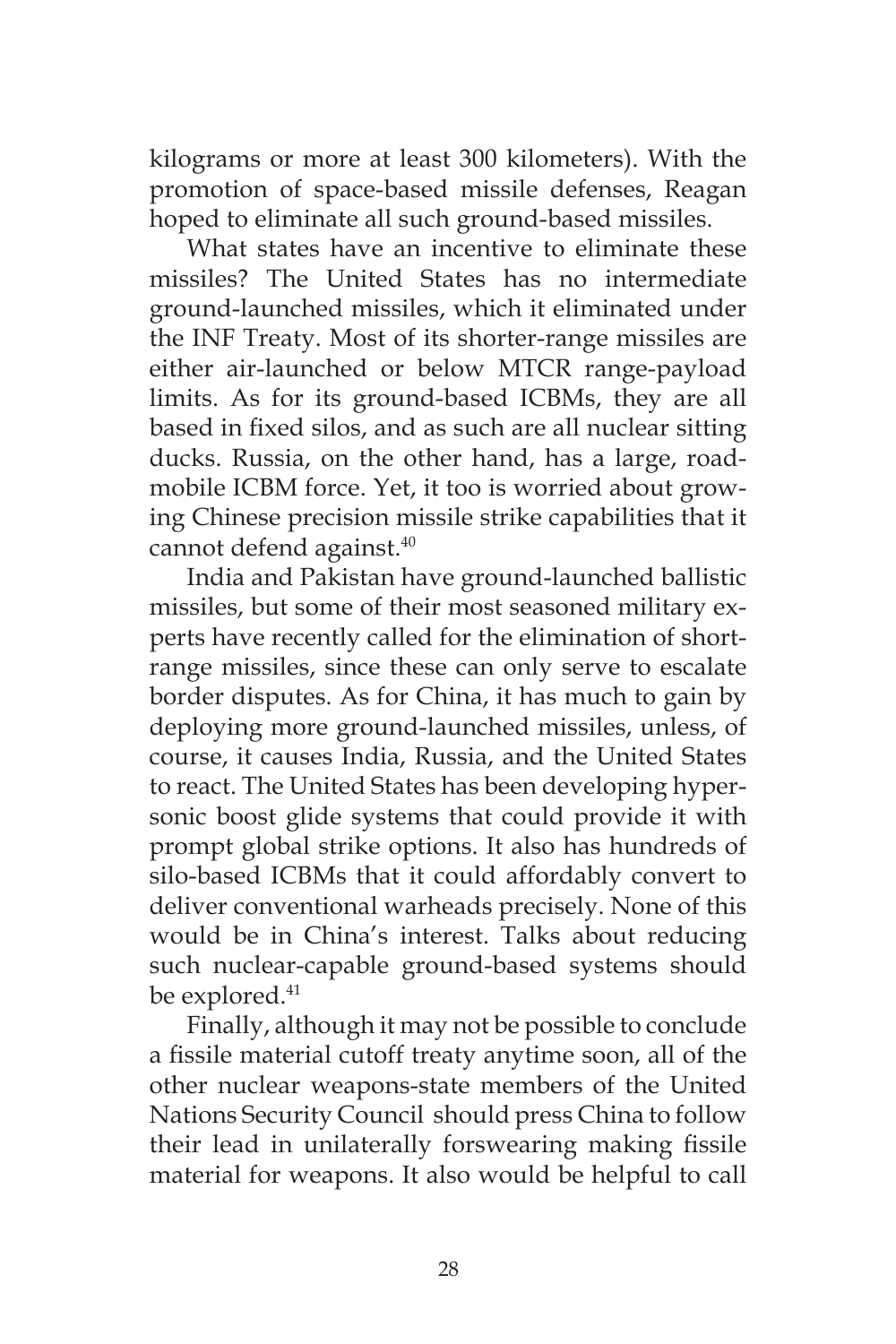for a limited moratorium on commercial reprocessing with China and as many other states as possible. The U.S. Blue Ribbon Panel on nuclear energy recently determined that it would not be in America's interest to pursue commercial reprocessing in the near- or midterm. Japan, meanwhile, is reviewing its own commercial reprocessing and fast reactor program, given its decision to move away from nuclear power. South Korea wants to recycle plutonium but is having difficulty persuading the United States to grant it permission to do so, with the many tons of U.S.-origin spent fuel located in South Korea.<sup>42</sup>

China is committed to having AREVA build it a commercial reprocessing plant that is nearly identical to the one Japan is now reconsidering opening late next year at Rokkasho. China wants to site its plant adjacent to a major nuclear military production facility at Jiayuguan. As already noted, these "peaceful," commercial reprocessing plants produce at least 1,000 bombs' worth of nuclear weapons-usable plutonium annually. Still, they are not technically necessary for the operation of nuclear power and are uneconomical, compared with using fresh fuel and not recycling it. Promoting a limited plutonium recycling moratorium, in short, would be useful and could garner some support for a fissile material cutoff treaty.

2. Encourage nuclear supplier states to condition the further export of civilian nuclear plants upon the recipient forswearing the making of nuclear fuel and the opening of their nuclear facilities to the latest, most intrusive, international nuclear inspection procedures. Besides moderating increased pressures on more states to develop nuclear weapons options of their own or to increase their existing nuclear arsenals, the United States and other nuclear supplier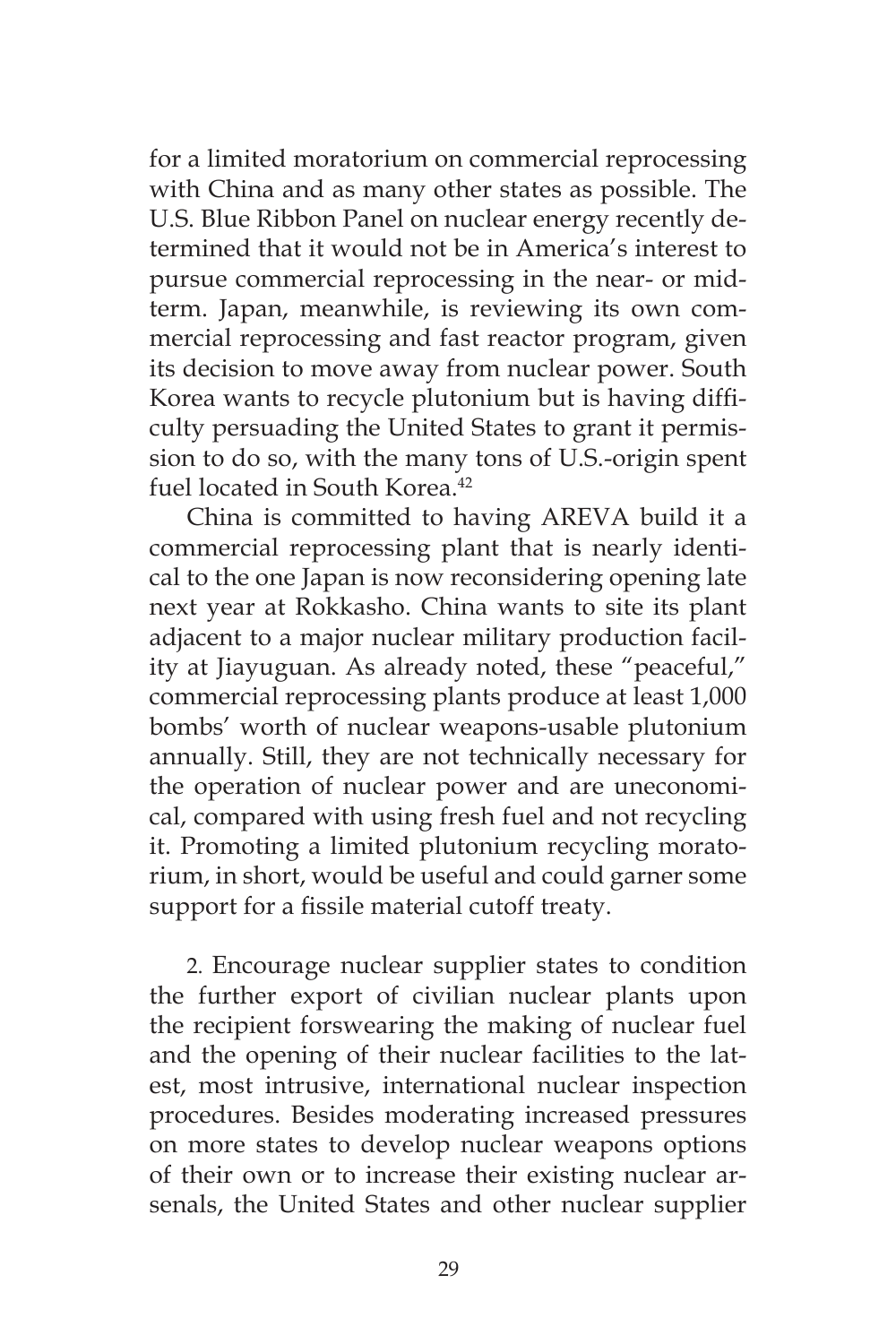states need to do more to reduce the further spread of nuclear weapons in the Middle East. Here the worry is that Iran's pursuit of "peaceful" nuclear energy will serve as a model of sorts for Saudi Arabia (who wants to build 16 large-power reactors before 2030), Turkey (20), Egypt (1), Algeria (3), and Syria (1). When asked, none of these countries has been willing to forgo making nuclear fuel. Nor have any of them. So far, only Turkey and the UAE have ratified the IAEA's tough nuclear inspection regime under the Additional Protocol.

All of this is a worry, since the IAEA cannot find covert enrichment or reprocessing facilities or reactor plants with much confidence (cf. recent history regarding nuclear plants in Iran, Iraq, North Korea, and Syria). Also, once a large reactor is operating in a country, fresh enriched uranium is on tap that could be seized for possible further enrichment to weapons grade in a covert enrichment plant. Finally, plutonium-laden spent fuel is available that could be reprocessed to produce many bombs' worth of plutonium. Admittedly, without the authority to inspect anywhere at any time without notice, one may not be able to verify the pledge of states not to make nuclear fuel with high confidence. Still, securing such a legal pledge is valuable: It at least would put a violating country on the wrong side of international law and so make such action sanctionable.

Other than the United States, though, no nuclear supplier state (i.e., Russia, France, Japan, China, or South Korea) has yet to ask any of their prospective customers if they might agree to commit not to make nuclear fuel and to ratify the Additional Protocol. Worse, the United States itself is backing away from insisting on these conditions.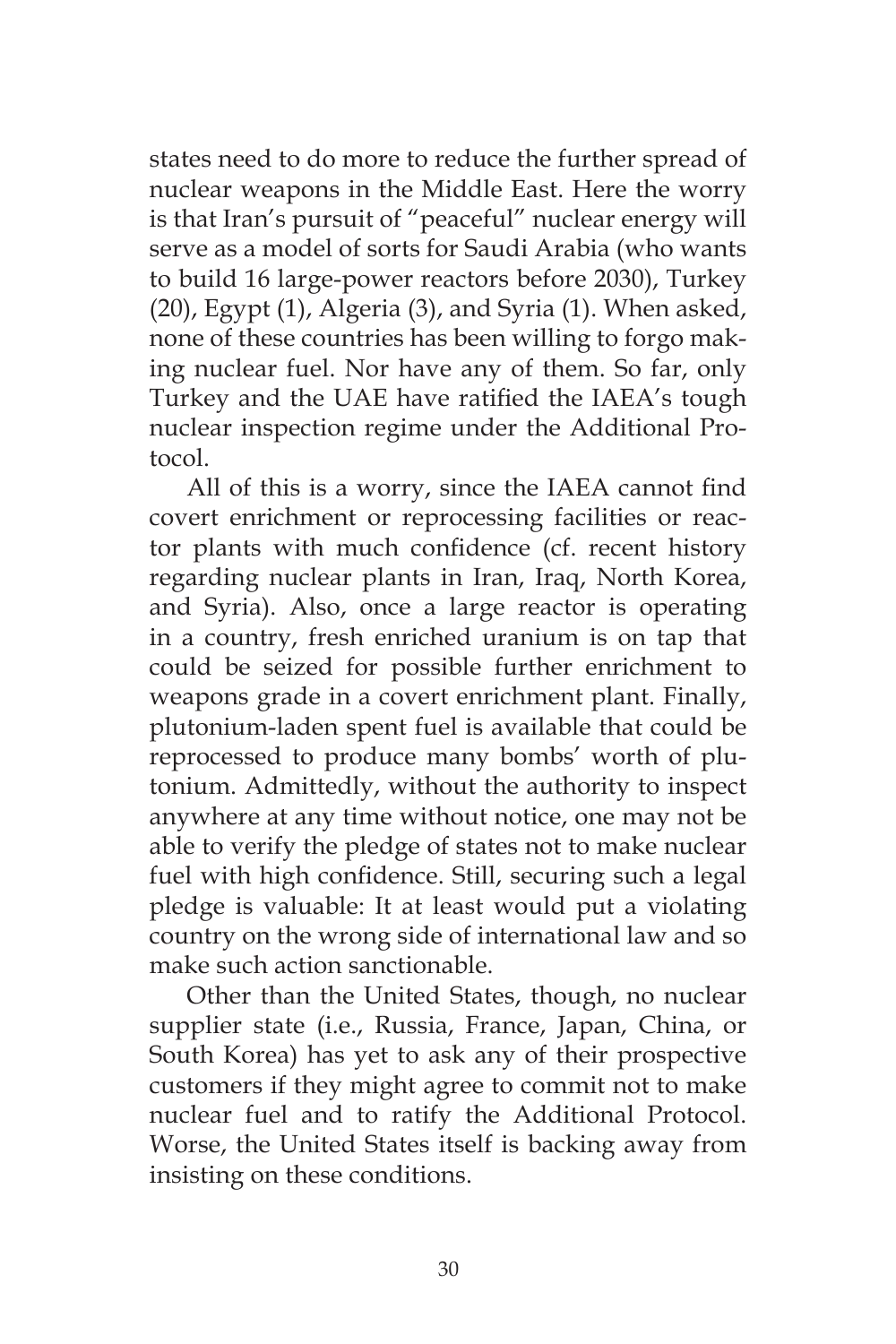Some in the U.S. Congress want to change this situation by making it more difficult to finalize any future U.S. nuclear cooperative agreements with nonnuclear weapons states like Saudi Arabia, Jordan, or Vietnam, unless they agree to the UAE nuclear cooperative conditions.<sup>43</sup> These congressmen know that the United States is paying France billions to supply the U.S. Department of Energy with a mixed-oxide fuel fabrication plant. The United States has also made billions more in taxpayer-backed federal energy loan guarantees available to French government-owned nuclear firms to build commercial nuclear plants in the United States. Russia, meanwhile, would likely ask for such loan guarantees for an enrichment plant it says it wants to build in the United States. The United States affords defense security guarantees to South Korea and Japan and is extending civilian nuclear assistance to the Russians. All of this affords reasonable leverage to encourage these other nuclear suppliers to follow America's lead.44

Certainly, it would be useful to get as many of the key nuclear suppliers to agree to condition their nuclear exports along the same lines as the UAE agreement stipulations as possible. This could be done either through the U.S. leveraging its influence or by making the case before the Nuclear Supplier Group. Neither approach is mutually exclusive. Finally, clarifying what kinds of military diversions the IAEA can reliably detect and what kinds of diversions the agency is unlikely to detect in a timely fashion would be helpful.45

3. Do more to reduce the access of states to the surplus nuclear weapons and fissile material stockpiles that they could convert into bombs. As already noted,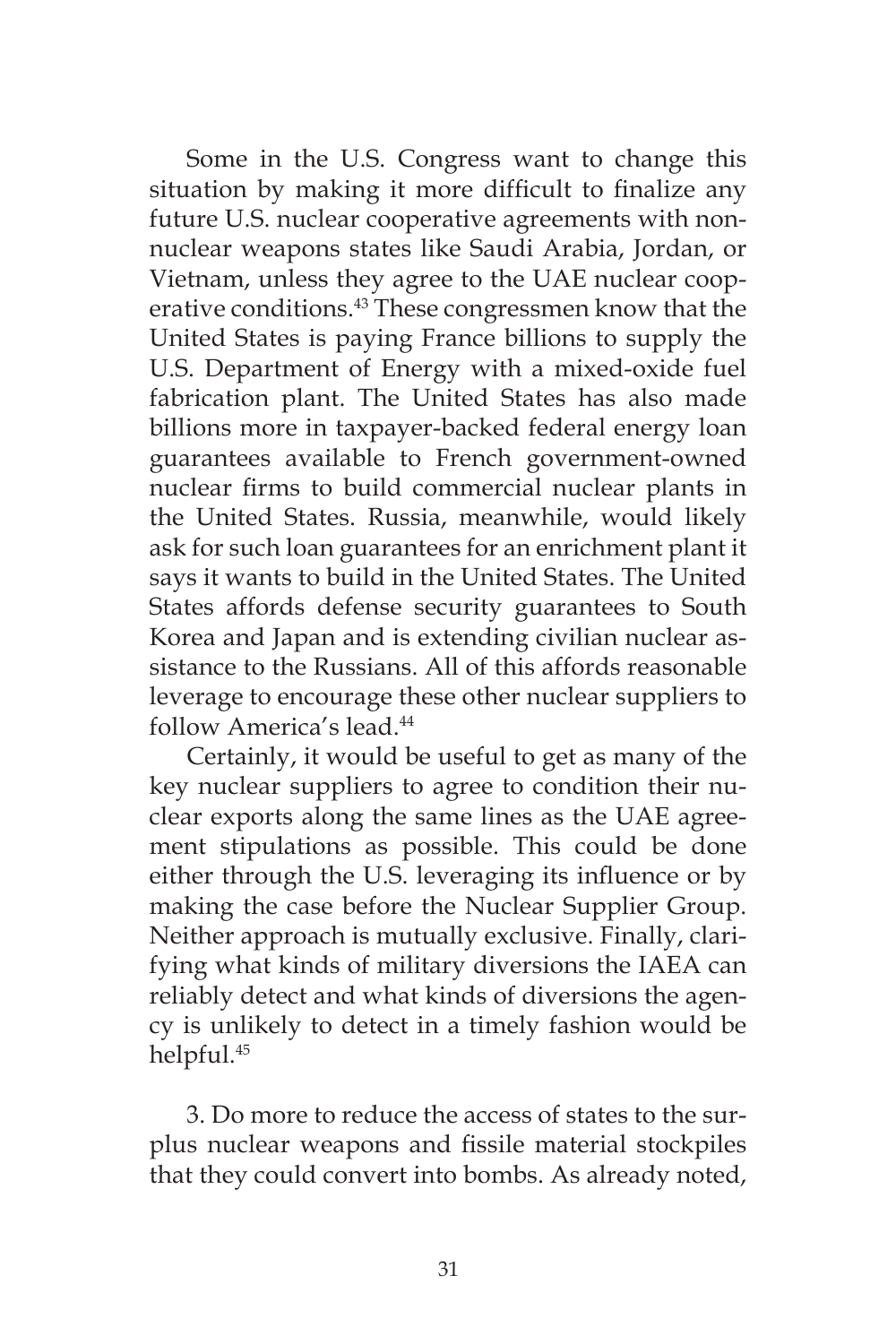the United States and Russia maintain surplus nuclear weapons and nuclear weapons materials stockpiles, and India, Israel, Pakistan, the People's Republic of China (PRC), Japan, France, and the UK hold significant amounts of nuclear weapons-usable plutonium and uranium. This fissile material overhang increases security uncertainties regarding what each nuclear weapons country may have or could deploy relatively quickly. Given the verification difficulties with the proposed fissile material cutoff treaty and the improbabilities of such a treaty being brought into force, it would be useful to consider alternative approaches.

One idea detailed by several analysts at different times is a voluntary initiative now known as the fissile material control initiative (FMCI). It would call on nuclear weapons-usable material producing states to set aside whatever fissile materials they have produced in excess of their immediate military or civilian requirements for either final disposition or internationally verified safekeeping.<sup>46</sup> Russia and the United States have already agreed to dispose of 34 tons of weaponsgrade plutonium, and Moscow has blended down 500 tons of weapons-grade uranium for resale as power reactor fuel. Much more can be done both between the United States and Russia and among the other fissileproducing states listed above. Encouraging as many states as possible to forgo recycling spent reactor fuel to produce plutonium-based reactor fuel also could be useful. Given that Germany, the UK, and the United States have essentially already made this decision for both the near- and mid-term, and Japan could easily justify doing likewise, much of a de facto, international recycling moratorium is already in place. The United States and other like-minded nations might do more to formalize this reality.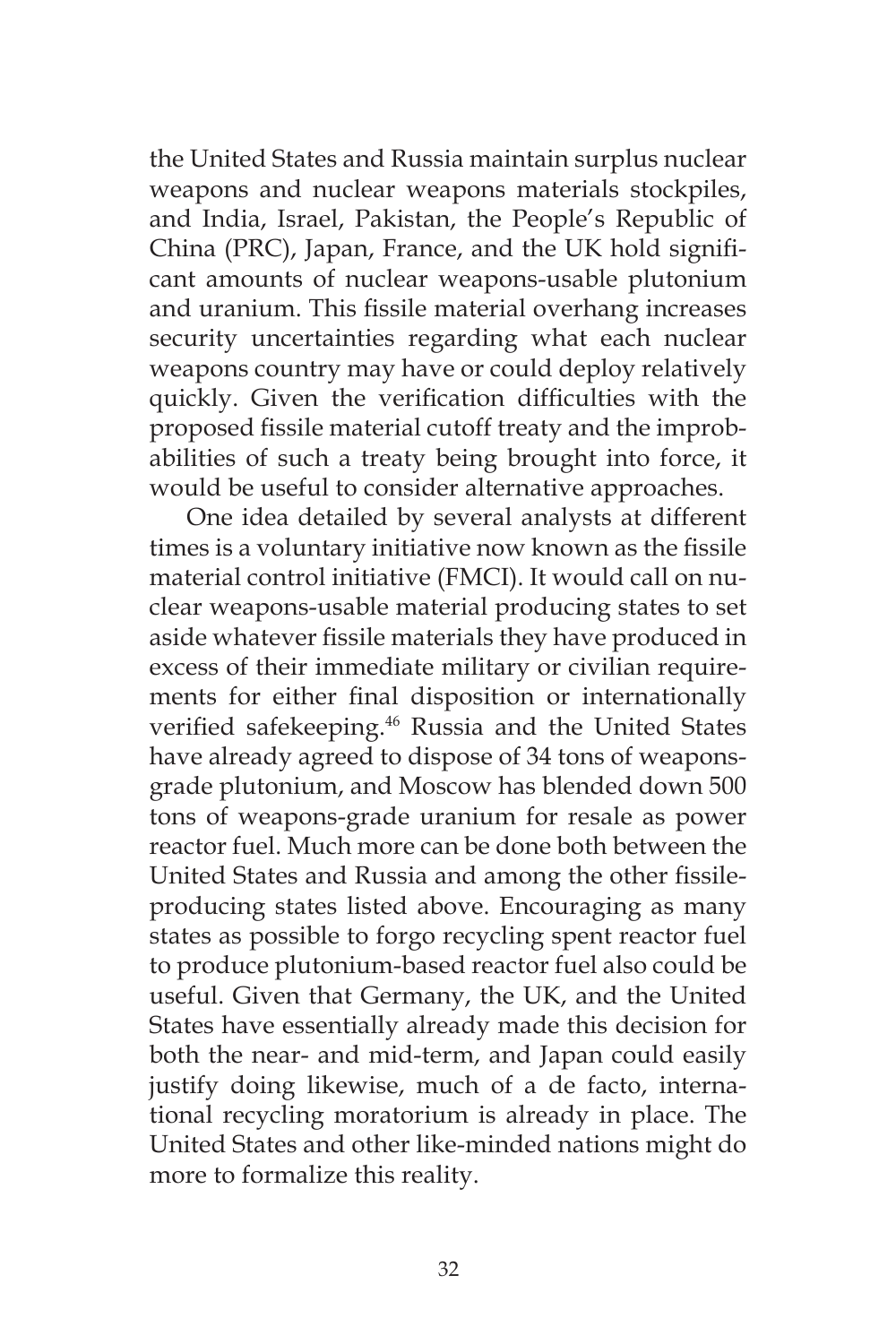# **CONCLUSION: A FUTURE UNLIKE OUR PAST**

It is easy to romanticize how stable the balance of nuclear terror between Russia and the United States was a half-century ago. That balance nearly tipped into nuclear war in the case of Berlin and the Cuban Missile Crisis. On the other hand, it is just as easy to overplay the political, military, diplomatic, and economic problems we are currently experiencing. However, 2012 is not 1937. In the late 1930s, war was increasingly seen as an economic imperative. Today, just the opposite is the case. Mutual deterrence, never all that strong or reliable during the height of the Cold War, will be less certain to prevail in places like Southwest Asia or the Middle East. Still, long-term industrial wars between the United States, Russia, or China seem difficult to imagine.

Unfortunately, wars between Pakistan and India; China and Taiwan; Israel and Iran; and India and Vietnam are possible. Increased diplomatic, political, economic, and military competition among China, Russia, India, the United States, or Japan also seems likely. Equally worrisome is the further spread of nuclear weapons capabilities to the Middle East, North Africa, and Turkey and the further proliferation of nuclear-capable missiles.

In this more voluble world, the United States will need to pay more attention to competing and negotiating with China on strategic military matters. Washington and its friends will also have to do more to stabilize relations between Pakistan, India, and China, and to firm up security alliance relations with Korea, Japan, and other key states in the Pacific.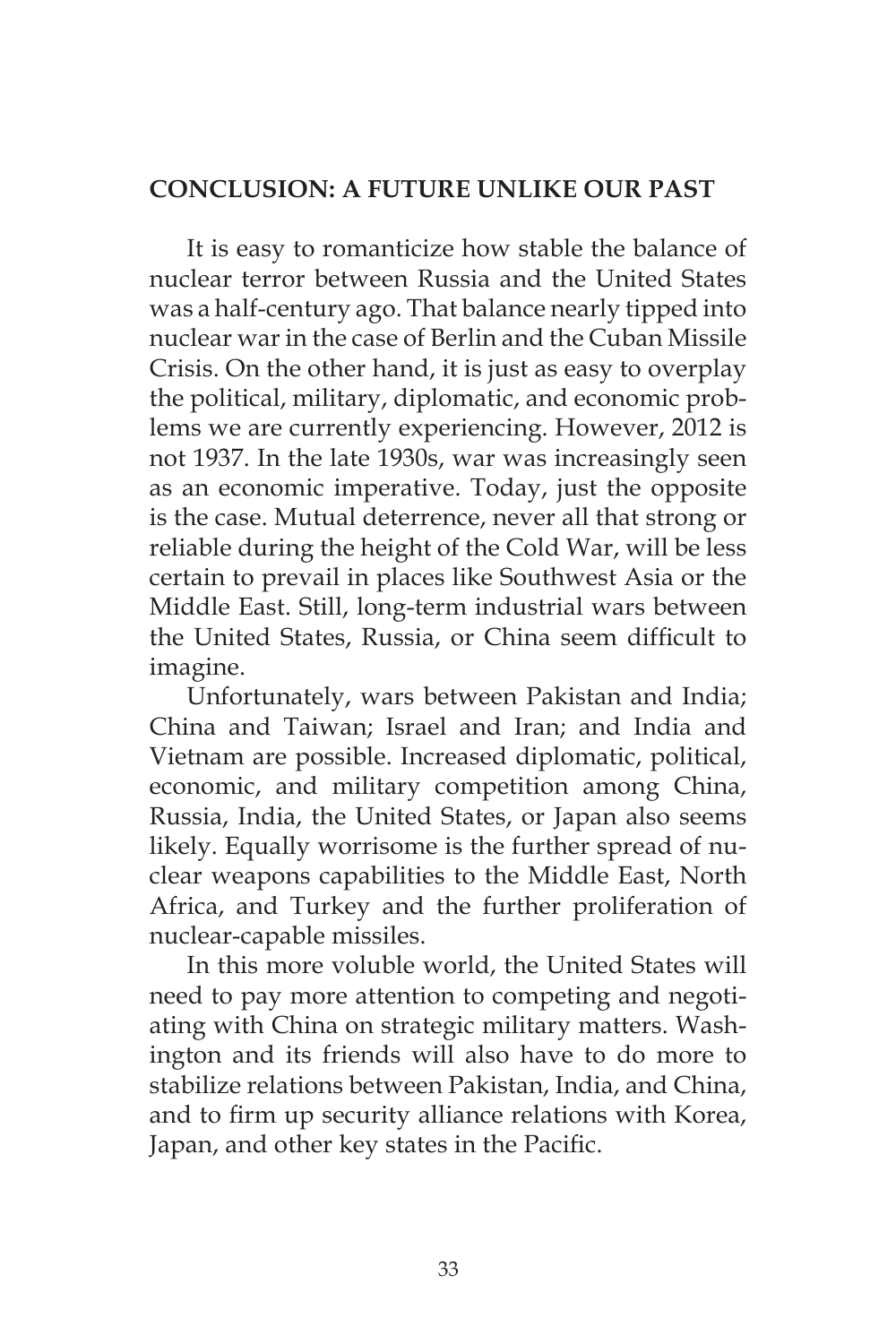While the hope of eliminating nuclear weapons may continue, the United States and other like-minded states will need to do more to reduce the numbers and types of ground-launched nuclear-capable missiles and the production of, and access to, nuclear weapons-usable materials. Finally, far more will need to be done to restrict and condition the further spread of "peaceful" nuclear energy programs to new states, lest the Middle and Far East be peppered with more Irans and North Koreas.

What will happen if we fail to take on these new, additional challenges? At a minimum, nuclear weapons and first-strike missiles will spread, and so increase the prospect of use. In the worst case, there will be wars that may well go nuclear. In this case, the l930s and l960s could end up looking quite benign.

### **ENDNOTES - CHAPTER 1**

1. Cf., Matthew Continetti, "A World in Crisis: What the Thirties Tell Us about Today," *The Weekly Standard,* January 3, 2011, available from *www.weeklystandard.com/articles/world-crisis\_524865.html*; and "Briefing—Lessons of the 1930s: There Could Be Trouble Ahead," *The Economist,* December 10, 2011, pp. 76-78.

2. See Natural Resources Defense Council, "Table of Global Nuclear Weapons Stockpiles, 1945-2002," last revised November 26, 2002, available from *www.nrdc.org/nuclear/nudb/datab19.asp*.

3. The total number of deployed U.S. warheads includes 1,800 strategic warheads, and 180 tactical ones. The official number of deployed strategic warheads in the Russian Federation is 1,537. Estimates for the number of Russian deployed tactical warheads ranges from 3,000 to 5,000. For the strategic warhead figures, see U.S. Department of State, "New START Treaty Aggregate Numbers of Strategic Offensive Arms," Fact Sheet, June 1, 2011, available from *www.state.gov/t/avc/rls/164722.htm*. Information on the estimates of deployed tactical warheads for the United States and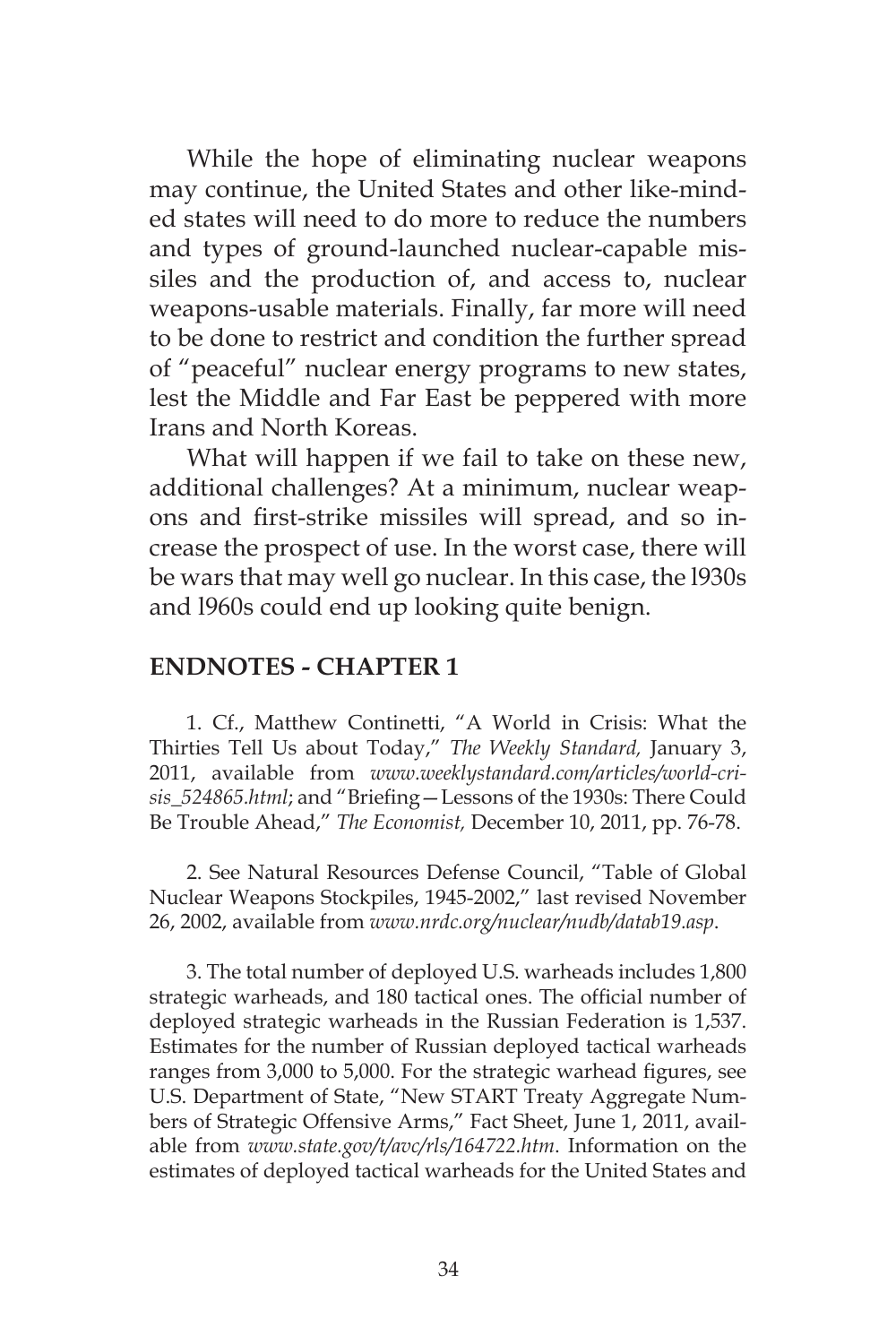Russia is drawn from Hans M. Kristensen, "Tac Nuke Numbers Confirmed?" FAS Strategic Security Blog, *Federation of American Scientists*, December 7, 2010, available from *www.fas.org/blog/ ssp/2010/12/tacnukes.php*.

4. See "New START Treaty Aggregate Numbers" Fact Sheet; Robert S. Norris and Hans M. Kristensen, "US Tactical Nuclear Weapons in Europe, 2011," *The Bulletin of Atomic Scientists* Vol. 67, No. 1, January/February 2011, pp. 64-73, available from *bos. sagepub.com/content/67/1/64.full*; Zia Mian, A. H. Mayyar, R. Rajaraman, and M. V. Ramana, "Fissile Materials in South Asia and the Implications of the U.S.-India Nuclear Deal," in Henry D. Sokolski, ed., *Pakistan's Nuclear Future: Worries Beyond War,* Carlisle, PA: Strategic Studies Institute, 2008, pp. 167-218; Shannon N. Kile, Vitaly Fedchenko, Bharath Gopalaswamy, and Hans M. Kristensen, "World Nuclear Forces," *SIPRI Yearbook 2011*, available from *www.sipri.org/yearbook/2011/07*; "Nuclear Weapons: Who Has What at a Glance," *Arms Control Association*, available from *www.armscontrol.org/factsheets/Nuclearweaponswhohaswhat*; "Status of World Nuclear Forces," *Federation of American Scientists*, available from *www.fas.org/programs/ssp/nukes/nuclearweapons/ nukestatus.html*; Alexander Glaser and Zia Mian, "Fissile Material Stockpiles and Production, 2008," *Science and Global Security*, Vol. 16, Issue 3, 2008, pp. 55-73, available from *www.tandfonline.com/ doi/abs/10.1080/08929880802565131*; Warner D. Farr, "The Third Temple's Holy of Holies: Israel's Nuclear Weapons," *USAF Counterproliferation Center*, Counterproliferation Paper No. 2, September 1999, available from *www.au.af.mil/au/awc/awcgate/cpc-pubs/ farr.htm*; and Kenneth S. Brower, "A Propensity for Conflict: Potential Scenarios and Outcomes of War in the Middle East," *Jane's Intelligence Review*, Special Report No. 14, February 1997, pp. 14- 15.

5. The information used to generate this graph was drawn from the sources in Endnote 4. Also see Robert S. Norris and Hans M. Kristensen, "US Nuclear Forces, 2011," *Bulletin of the Atomic Scientists* Vol. 67, No. 2, March/April 2011, pp. 66-76, available from *bos.sagepub.com/content/67/2/66.full*; Robert S. Norris and Hans M. Kristensen, "Russian Nuclear Forces, 2011," *Bulletin of the Atomic Scientists* Vol. 67, No. 3, May/June 2011, pp. 67-74; and Robert S. Norris and Hans M. Kristensen, "Global Nuclear Weapons Inventories, 1945-2010," *Bulletin of the Atomic Scientists*, Vol. 66, No. 4, July 2010, pp. 77-83.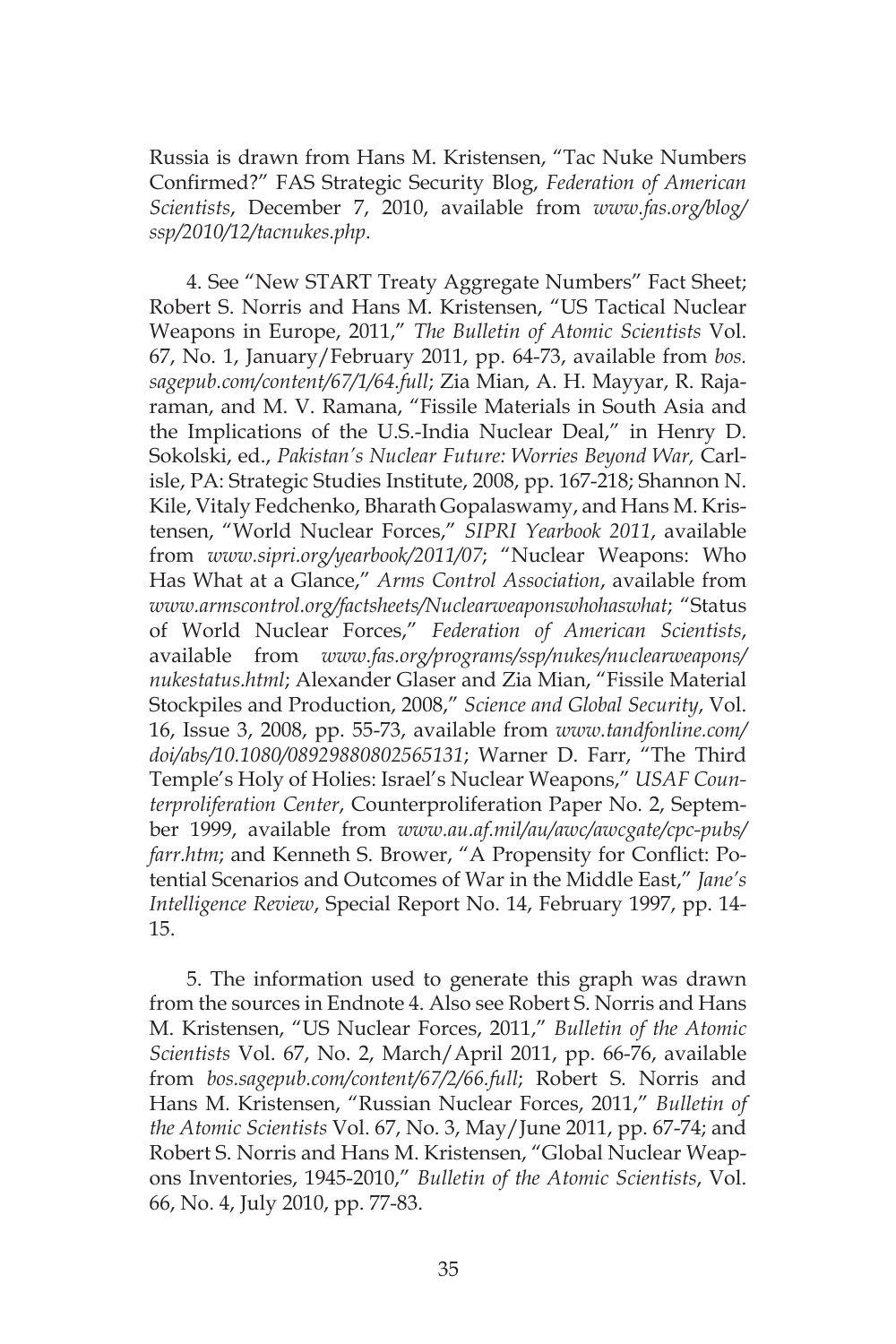6. See Frank Von Hippel, "Plutonium, Proliferation and Radioactive-Waste Politics in East Asia," analysis published on the Nonproliferation Policy Education Center website on January 3, 2011, available from *www.npolicy.org/article.php?aid=44&rid=2*; and Takuya Suzuki, "Nuclear Leverage: Long an Advocate of Nuclear Energy, Nakasone Now Says Japan Should Go Solar," *Asahi.com*, July 7, 2011, available from *www.asahi.com/english/ TKY201107210339.html*.

7. Zia Mian, *et al*., "Fissile Materials in South Asia," pp. 193-95.

8. See "China's Nuclear Fuel Cycle," *World Nuclear Association*, updated December 2011, available from *www.world-nuclear.org/ info/inf63b\_china\_nuclearfuelcycle.html*; and International Panel on Fissile Materials, *Global Fissile Material Report 2011*, p. 17, available from *fissilematerials.org/publications/2012/01/global\_fissile\_material\_ report.html*.

9. See "World-wide Ballistic Missile Inventories," *Arms Control Association*, available from *www.armscontrol.org/factsheets/ missiles*.

10. For example, see John Mueller, *Atomic Obsession: Nuclear Alarmism from Hiroshima to Al-Qaeda,* New York: Oxford University Press, 2010, pp.129-42; John Mueller, *Overblown: How Politicians and the Terrorism Industry Inflate National Security Threats and Why We Believe Them,* New York: Free Press, 2006; and Steve Kidd, "Nuclear Proliferation Risk—Is It Vastly Overrated?" *Nuclear Engineering International,* July 22, 2010, available from *www. neimagazine.com/story.asp?storyCode=2056931*.

11. Cf. Robert Taber, *The War of the Flea,* Washington, DC: Brassey's Inc., 2002; and George and Meredith Friedman, *The Future of War,* New York: Crown Publishers, 1996.

12. See Sharon Weinberg, "How To: Visit A Secret Nuclear Bunker," *Wired*, June 11, 2008, available from *www.wired.com/ dangerroom/2008/06/how-to-visit-a/*; 20th Century Castles LLC, which sells decommissioned U.S. missile bases including bases for Atlas, Titan, and Nike missiles, available from *www.missilebases. com/properties*; Smartbunker, which uses NATO bunkers to secure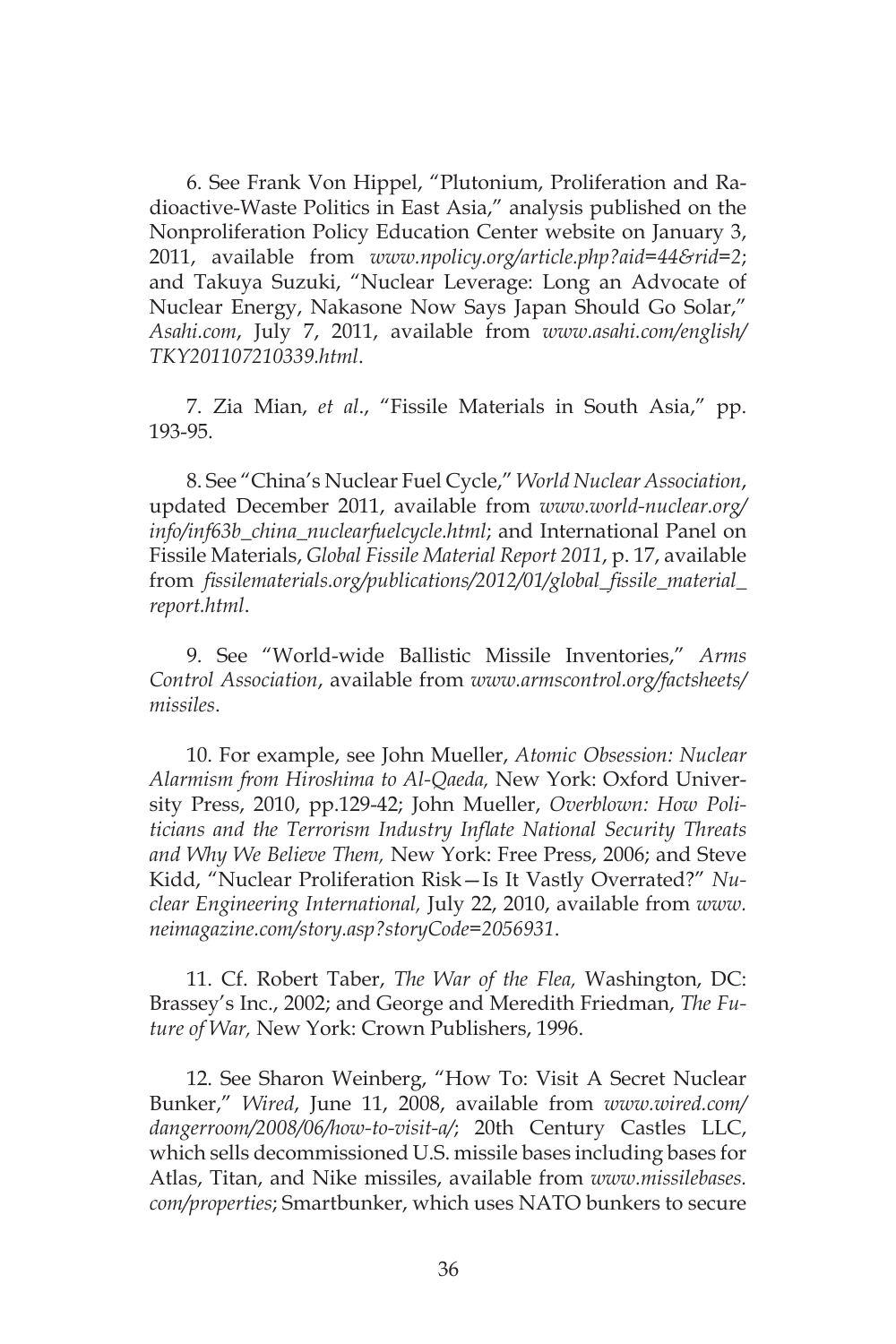and host computer servers, available from *www.smartbunker.com/ infrastructure*; Siegfried Wittenburg, "East German Nuclear Bunker Opens to Tourists," *Spiegel Online International*, August 26, 2011; Burlington Bunker in Corsham, Wiltshire, UK, was formally a Cold War NATO nuclear bunker and is now a tourist sight, available from *www.burlingtonbunker.co.uk/*; and guided tours of a missile launch facility and silo are offered by the National Park Service at the Minuteman Missile National Historic Site in South Dakota, available from *www.nps.gov/mimi/index.htm*.

13. See "Yamantau," *GlobalSecuirty.org,* available from *www. globalsecurity.org/wmd/world/russia/yamantau.htm*; and "What's Going on in the Yamantau Mountain Complex?" *Viewzone*, available from *viewzone.com/yamantau.html*.

14. James R. Holmes, "China's Underground Great Wall, *The Diplomat*, August 20, 2011, available from *the-diplomat.com/ flashpoints-blog/2011/08/20/chinas-underground-great-wall/*; and Bret Stephens, "How Many Nukes Does China Have?" *The Wall Street Journal,* October 24, 2011, available from *online.wsj.com/article/SB1 0001424052970204346104576639502894496030.html.*

15. See Endnote 9.

16. See, e.g., Ian Easton and Mark Stokes, "China and the Emerging Strategic Competition in Aerospace Power," in this volume.

17. See, e.g., Steven Lukasik, "To What Extent Can Precision Conventional Technologies Substitute for Nuclear Weapons?" in this volume.

18. Dr. Subhash Kapila, "India's New 'Cold Start' War Doctrine Strategically Reviewed," Paper No. 991, South Asia Analysis Group, April 5, 2004, available from *www.southasiaanalysis. org/%5Cpapers10%5Cpaper991.html*; and Commander Muhammad Azam Khan, "India's Cold Start Is Too Hot," *U.S. Naval Institute Proceedings*, March 2011, available from *www.usni.org/magazines/ proceedings/2011-03/indias-cold-start-too-hot*.

19. See Rodney Jones, "War Games: Pakistan's Answer to Cold Start?" *The Friday Times,* May 13, 2011, available from *www. thefridaytimes.com/13052011/page7.shtml*.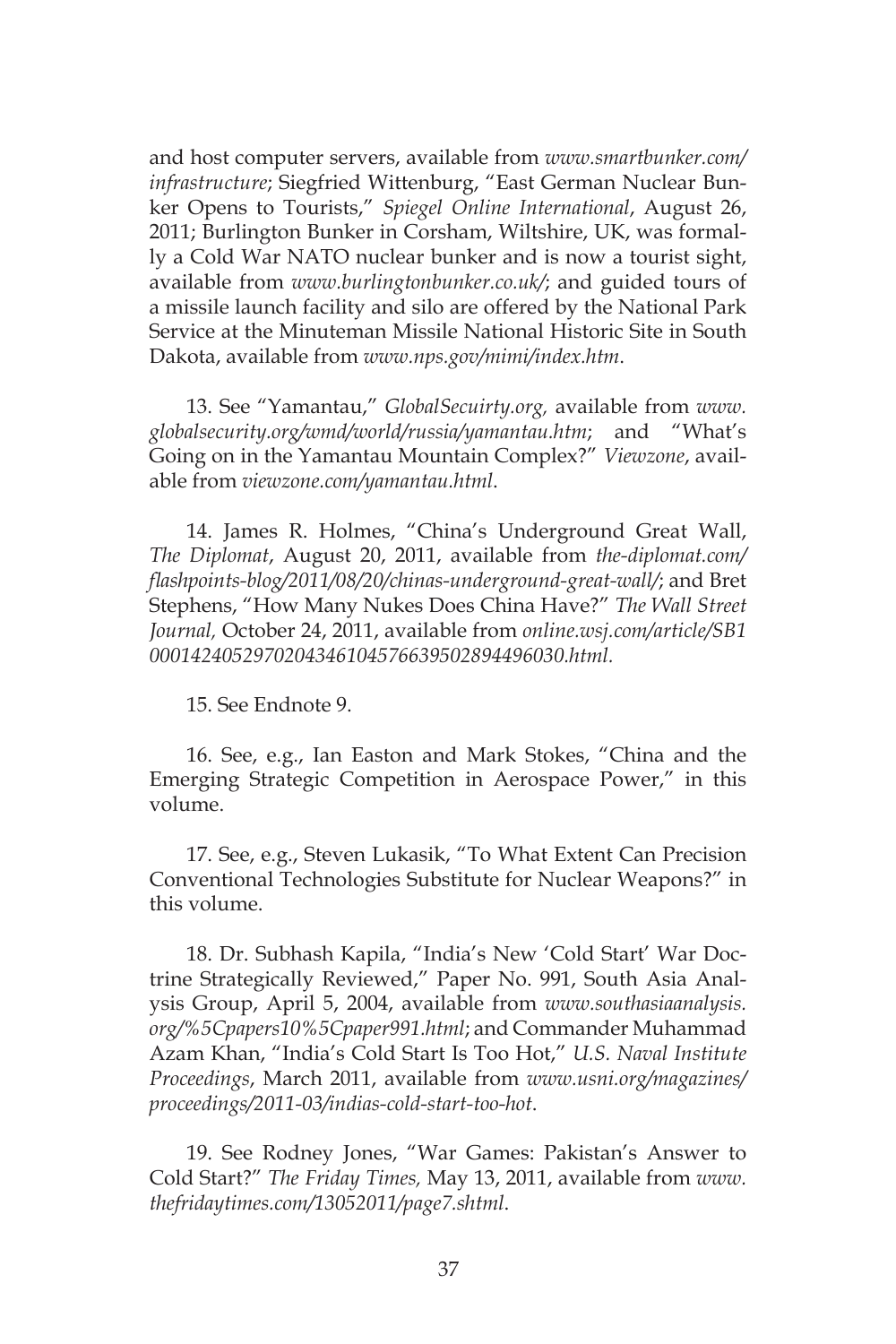20. See Mike Mazza, "Pakistan's Strategic Myopia: Its Decision to Field Tactical Nuclear Weapons Will Only Make the Subcontinent More Unstable," *The Wall Street Journal*, April 2011, available from *online.wsj.com/article/SB10001424052748704099704 576288763180683774.html?mod=googlenews\_wsj*.

21. See, e.g., Jacob Kipp, "Asian Drivers of Russian Nuclear Force Posture," in this volume; and Dr. Mark B. Schneider, "The Nuclear Forces and Doctrine of the Russian Federation and the People's Republic of China," testimony given October 12, 2011, before the House Armed Services Subcommittee on Strategic Forces, available from *www.worldaffairscouncils.org/2011/images/ insert/Majority%20Statement%20and%20Testimony.pdf*.

22. See Ian Easton, "The Asia-Pacific's Emerging Missile Defense and Military Space Competition," January 3, 2001, available from *www.npolicy.org/article\_file/The\_Asia-Pacifics\_Emerging\_ Missile\_Defense\_and\_Military\_Space\_Competition\_280111\_1143.pdf*.

23. On China's no first use policies, see China's 2008 White Paper, "China's National Defense in 2008," available from *www. fas.org/programs/ssp/nukes/2008DefenseWhitePaper\_Jan2009.pdf*; also see analysis of this paper by Hans M. Kristensen, "China Defense White Paper Describes Nuclear Escalation," *FAS Strategic Security Blog*, January 23, 2009, available from *www.fas.org/blog/ ssp/2009/01/chinapaper.php*; and M. Taylor Fravel and Evan S. Medeiros, "China's Search for Assured Retaliation: The Evolution of Chinese Nuclear Strategy and Force Structure," *International Security*, Fall 2010, available from *belfercenter.ksg.harvard.edu/files/ Chinas\_Search\_for\_Assured\_Retaliation.pdf*.

24. See Jonathan Watts, "Chinese General Warns of Nuclear Risk to US," *The Guardian*, July 15, 2005, available from *www. guardian.co.uk/world/2005/jul/16/china.jonathanwatts*; and Mark Schneider, "The Nuclear Doctrine and Forces of the People's Republic of China," *Comparative Strategy*, Spring 2009, available from *www.tandfonline.com/doi/abs/10.1080/01495930903025276#pre view*. Also see an earlier version, dated 2007, available from *www. nipp.org/Publication/Downloads/Publication%20Archive%20PDF/ China%20nuclear%20final%20pub.pdf*.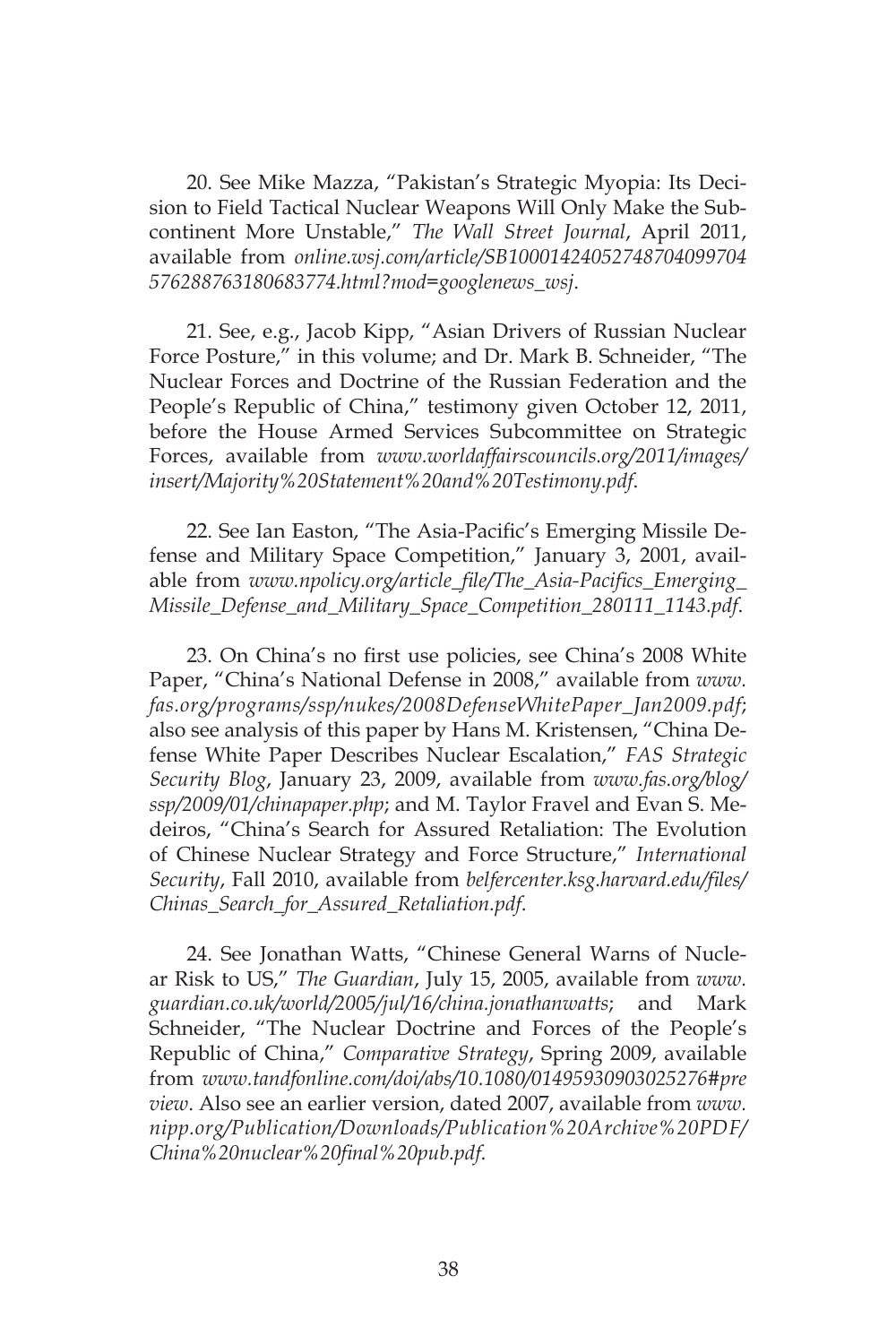25. See Endnote 13.

26. See Endnote 22. Also see "China, Russia: PRC Navy Status, Development Prospects Detailed," Moscow, Russia, *Morskoy Sbornik (Nautical Collection),* August 17, 2003, Translated in Open Source Center, Doc. ID: CPP20031120000002; and David Shambaugh, *Modernizing China's Military: Progress, Problems, and Prospects*, Berkeley, CA: University of California Press, 2002, p. 91.

27. As to how many nuclear weapons China has, no one knows. A sharp critic of an estimate that China might have as many as 3,000 nuclear weapons, though, was hardly reassuring regarding the actual total. He emphasized that China could *only* "theoretically" have as many as 1,660 nuclear weapons. For more on this controversy, see Hans Kristensen, "No, China Does Not Have 3,000 Nuclear Weapons," *FAS Strategic Security Blog,* December 3, 2011, available from *www.fas.org/blog/ssp/2011/12/chinanukes.php#more-5086*.

28. The numbers used to generate this chart came from the sources cited in Endnote 5, plus William Wan, "Georgetown Students Shed Light on China's Underground Missile System for Nuclear Weapons," *The Washington Post*, November 29, 2011; Hans Kristensen, "No, China Does Not Have 3,000 Nuclear Weapons"; and Robert Burns, "US Weighing Steep Nuclear Arms Cuts," *Associated Press*, February 14, 2012, available from *www.boston. com/news/nation/washington/articles/2012/02/14/ap\_newsbreak\_us\_ weighing\_steep\_nuclear\_arms\_cuts/.*

29. On these points, see Von Hippel, "Plutonium, Proliferation and Radioactive-Waste Politics"; Henry Sokolski, "The Post-Fukushima Arms Race?" *Foreign Policy Online*, July 29, 2011, available from *www.foreignpolicy.com/articles/2011/07/29/the\_post\_ fukushima\_arms\_race*; and Takuya Suzuki, "Nuclear Leverage: Long an Advocate of Nuclear Energy, Nakasone Now Says Japan Should Go Solar," *The Asahi Shimbun*, July 22, 2011, available from *www.asahi.com/english/TKY201107210339.html*.

30. See Julian Borger, "South Korea Considers Return of US Tactical Nuclear Weapons," *The Guardian*, November 22, 2010, available from *www.guardian.co.uk/world/2010/nov/22/south-korea-*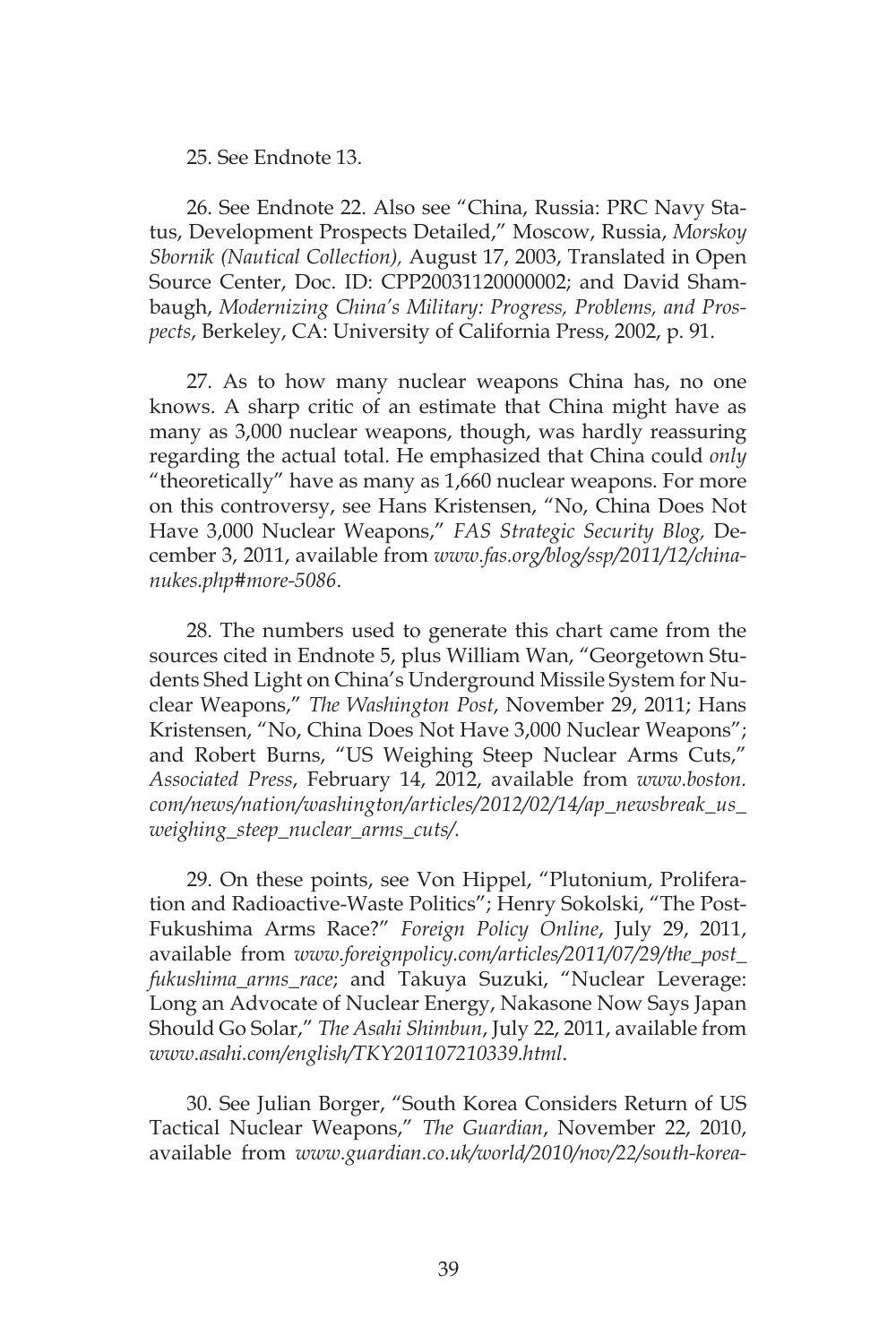*us-tactical-weapons-nuclear*; and David Dombey and Christian Oliver, "US Rules Out Nuclear Redeployment in South Korea, *Financial Times*, March 1, 2011, available from *www.ft.com/cms/s/0/ e8a2d456-43b0-11e0-b117-00144feabdc0.html#axzz1oCEG4jBm*.

31. See "India to Commission Breeder Reactor in 2013," *Express Buzz,* February 20, 2012, available from *expressbuzz.com/ nation/india-to-commission-breeder-reactor-in-2013/365268.html*; and Paul Brannan, "Further Construction Progress of Possible New Military Uranium Enrichment Facility India," *ISIS REPORTS*, October 5, 2011, available from *isis-online.org/isis-reports/detail/ further-construction-progress-of-possible-new-military-uraniumenrichment-f/7*.

32. See "Russia to Provide 'Seeker' Tech for Agni-V ICBM," *Pakistan Defense*, October 26, 2011, available from *www.asiandefence.net/2011/10/russia-to-provide-seeker-tech-for.html;* Air Marshal (Ret.) B. K. Pandey, "Agni-V to Be Launched By March End," *SP's Aviation.net,* available from *spsaviation.net/story\_issue. asp?Article=900*; "Why Is This DRDO Official in Moscow?" *TRI-SHUL,* October 5, 2011, available from *trishul-trident.blogspot. com/2011/10/why-is-this-drdo-official-in-moscow.html.*

33. See "Report: Saudis to Buy Nukes if Iran Tests A-bomb," *MSNBC,* February 10, 2012, available from *worldnews.msnbc.msn. com/\_news/2012/02/10/10369793-report-saudi-arabia-to-buy-nukes-ifiran-tests-a-bomb*; Andrew Dean and Nicholas A. Heras, "Iranian Crisis Spurs Saudi Reconsideration of Nuclear Weapons," *Terrorism Monitor,* Vol. 10, Issue 4, February 23, 2012, available from *www.jamestown.org/programs/gta/single/?tx\_ttnews%5Btt\_news %5D=39048&tx\_ttnews%5BbackPid%5D=26&cHash=9aecde0ac8f 6849d8877289c07a49ad7*; and Mustafa Alani, "How Iran Nuclear Standoff Looks from Saudi Arabia," *Bloomberg,* February 15, 2012, available from *www.bloomberg.com/news/2012-02-16/how-irannuclear-standoff-looks-from-saudi-arabia-mustafa-alani.html*.

34. See RIA Novosti, "Turkey Considers Uranium Enrichment for Own Nuclear Power Plants," January 1, 2009, available from *www.gab-ibn.com/IMG/pdf/Tr1-\_Turkey\_considers\_uranium\_ enrichment\_for\_own\_nuclear\_power\_plants.pdf*.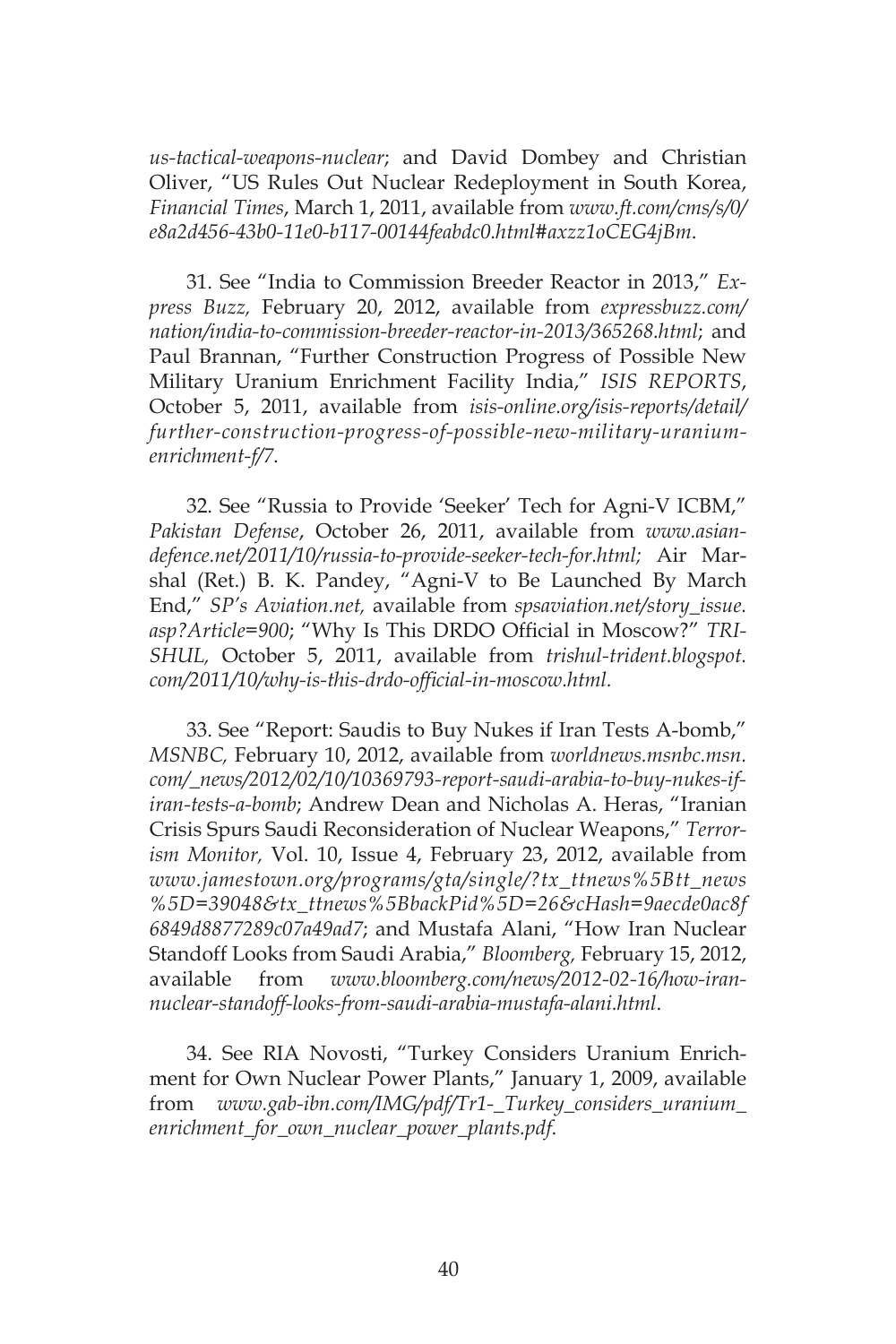35. Turkish nuclear engineers in the late l970s investigated how plutonium from spent light-water reactor fuel might be used to make nuclear explosives. They determined that it was quite feasible. See U.S. Department of Energy, Office of Nonproliferation and International Security, *International Safeguards: Challenges and Opportunities for the 21st Century*, Washington, DC: National Nuclear Security Administration, NA-24, October 2007, pp. 93-94.

36. See Bruno Tertrais, "Alternative Proliferation Futures for North Africa," in this volume.

37. Burns, "US Weighing Steep Nuclear Arms Cuts."

38. On these points, consider Christopher A. Ford, "Five Plus Three: How to Have a Meaningful and Helpful Fissile Material Cutoff Treaty," *Arms Control Today*, March 2009, available from *www.armscontrol.org/act/2009\_03/Ford*.

39. Badrakh, "Mongolia Abandons Nuclear Waste Storage Plans, Informs Japan of Decision," *Business-Mongolia.com*, October 17, 2011, available from *www.business-mongolia.com/ mongolia/2011/10/17/mongolia-abandons-nuclear-waste-storage-plansinforms-japan-of-decision/*.

40. See Jacob Kipp, Endnote 21.

41. For a fuller discussion, see the "Missiles for Peace" Chapter by Henry D. Sokolski in this volume. Also listen to the audio of a panel discussion, "Missiles for Peace," held at the Carnegie Endowment for International Peace in Washington, DC, September 13, 2010, available from *d2tjk9wifu2pr3.cloudfront.net/2010- 09-13-Sokolski.mp3*.

42. See "U.S Unlikely to Allow S. Korea to Reprocess Nuclear Fuel: Diplomat," *Yonhap News Agency*, March 3, 2012, available from *english.yonhapnews.co.kr/northkorea/2012/03/08/23/040100000 0AEN20120308007100315F.HTML*; and Frank Von Hippel in Endnote 6 above.

43. See H.R. 1280, "A Bill to Amend the Atomic Energy Act of 1954 to Require Congressional Approval of Agreements for Peaceful Nuclear Cooperation with Foreign Countries and Oth-